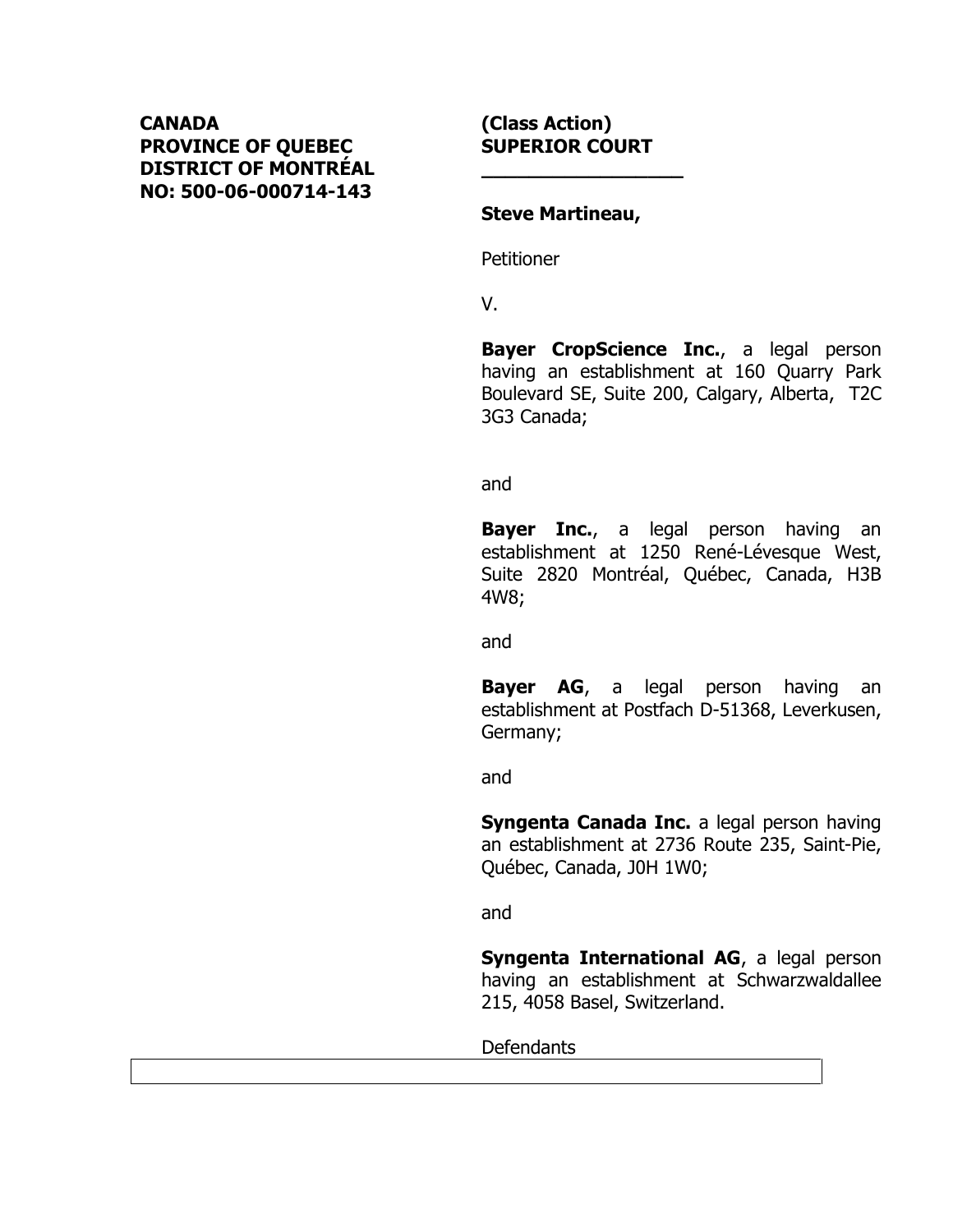#### **MOTION FOR AUTHORIZATION TO INSTITUTE A CLASS ACTION AND TO OBTAIN THE STATUS OF REPRESENTATIVE (Articles 1002 and seq. C.C.P**.)

**TO ONE OF THE HONOURABLE JUDGES OF THE SUPERIOR COURT, SITTING IN PRACTICE DIVISION, IN AND FOR THE DISTRICT OF MONTRÉAL, PETITIONER RESPECTFULLY SUBMITS THE FOLLOWING:**

### **THE PETITIONER WISHES TO INSTITUTE A CLASS ACTION ON BEHALF THE CLASS OF PERSONS HEREINAFTER DESCRIBED, NAMELY:**

1. The Petitioner intends to institute a class action on behalf of the persons forming the class hereinafter described and of which the Petitioner is a member ("the Class"), namely:

> All Beekeepers who have owned or continue to own and operate honey producing, pollinating, and/or Queen Bee rearing businesses in Québec from January 1, 2006 to the date on which this action is authorized as a class proceeding.

### **DEFINED TERMS**

- 2. In this Statement of Claim, and in addition to terms defined elsewhere herein, capitalized terms have the meanings set out below:
	- (a) "**Arthropod**" means any invertebrate animals of the phylum Arthropoda that have jointed limbs, a segmented body, and an exoskeleton made of chitin. This group includes crustaceans, insects, arachnids, and centipedes;
	- (b) "**Bayer**" means the defendants, Bayer AG, Bayer CropScience Inc. and Bayer Inc.;
	- (c) "**Bee**" or "**Bees**" means flying insect(s), closely related to wasps and ants that are known for their role in pollination and for producing honey and beeswax. Bees are monophyletic lineage within the superfamily *Apoidea* and feed on pollen and nectar for an energy source, and use pollen primarily for protein and other nutrients, and store pollen, nectar and honey;
	- (d) "**Beekeeper**" means a person or entity who owns or is in possession of **Bees** or beekeeping equipment, but does not include a person who is in possession of new beekeeping equipment for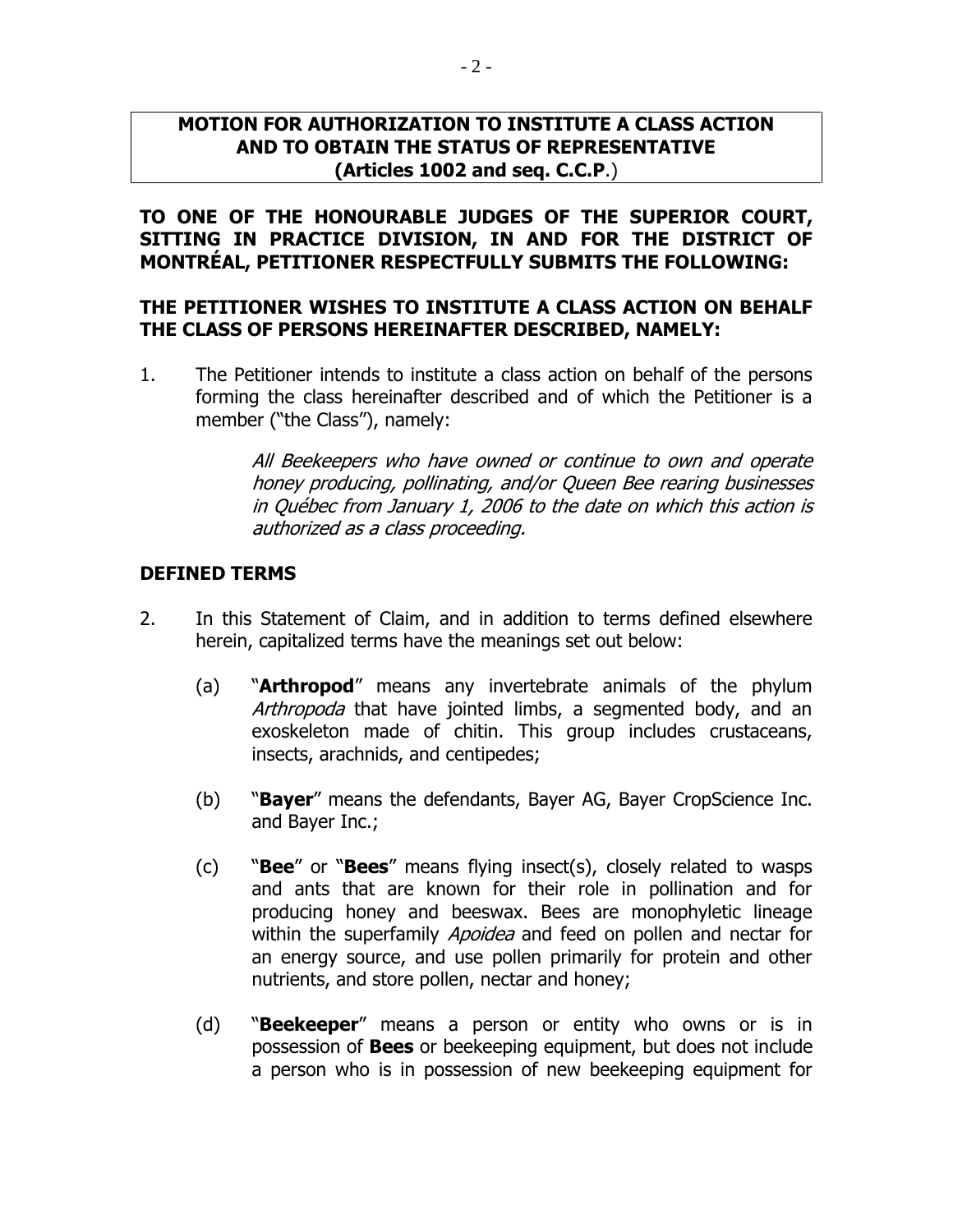the purpose of transportation, distribution or sale or who is a manufacturer of beekeeping equipment;

- (e) "**CBCA**" means the Canadian Business Corporations Act, RSC 1985, c C-44;
- (f) "**Class**" or "**Class Members**" means all **Beekeepers** who have owned or continue to own and operate honey producing, pollinating, and/or **Queen Bee** rearing businesses in Québec during the **Class Period**;
- (g) "**Class Period**" means the period from January 1st, 2006 to the date on which this action is certified as a class proceeding;
- (h) "**Defendants**" means the defendants, **Bayer** and **Syngenta**;
- (i) "**Health Canada**" means the Canadian Federal department responsible for helping Canadians maintain their health and includes the **PMRA**;
- (j) "**Neonicotinoids**" means a class of insecticides products designed, manufactured, distributed and sold by the **Defendants** that contain imidacloprid, clothianidin and/or thiamethoxam;
- (k) "**OMAFRA**" means the Ontario Ministry of Agriculture, Food and Rural Affairs, and includes both the former Ministry of Agriculture and Food and the Ministry of Rural Affairs;
- (l) "**Petitioner**" means the Petitioner, Steve Martineau;
- (m) "**PMRA**" means Health Canada's Pest Management Regulatory Agency;
- (n) **"Queen Bee"** means a Bee that is the single reproductive female in a hive or colony of honey Bees;
- (o) "**Syngenta**" means the defendants, Syngenta International AG and Syngenta Canada Inc.;
- (p) "**US EPA**" means the United States Environmental Protection Agency; and
- (q) **"USDA"** means the United States Department of Agriculture.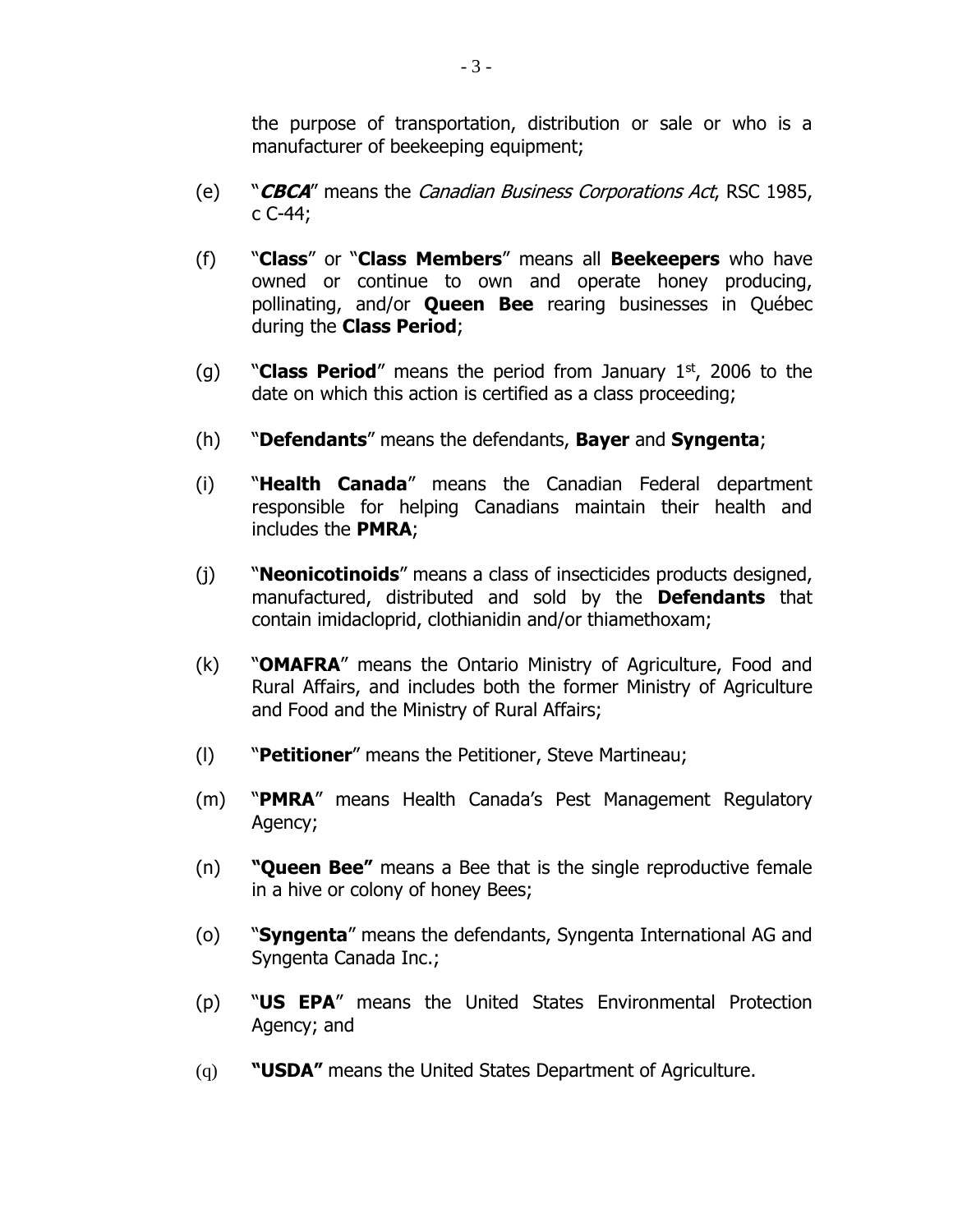### **THE PETITIONER'S PERSONAL CLAIM AGAINST THE DEFENDANTS IS BASED ON THE FOLLOWING FACTS:**

#### **THE PETITIONER**

- 3. The Petitioner Steve Martineau and his spouse Marie-Eve Cyr have been operating for the past 6 years a family business specialized in the breeding of queen bees under the name of the Château de Cyr.
- 4. Château de Cyr is an undeclared partnership registered on February 22, 2012, which operates in the field of beekeeping with the lone partners being the Petitioner and his spouse.
- 5. The Petitioner and his spouse are mainly specialized in the breeding of reproductive queen bees, which are afterwards sold to honey producers who represent between 90 and 100 of their customers.
- 6. In addition to the production and sale of queen bees, they produce and sell other products and by-products from the hive, including queen cells, nuclei/nucs (start-up hive), honey, pollen, beeswax and mead.
- 7. There are very few queens bee breeding companies in Quebec, there are approximately five (5) companies including the Petitioner and his spouse.
- 8. In the past few years the Petitioner and his spouse have been noticing a massive decrease of their bee population, in other words an abnormal and recurrent mortality rate, year after year, of their bee colonies.
- 9. Further, they observed in early June during the sowing period, which is the seeding of the corn fields that their «foraging» bees, responsible for supplying the colonies, were dying by the thousands.
- 10. It's important to know that the «foraging» bees are those that fly out of the hive in search of nectar, pollen and water which are indispensable to the survival of the colony. The «nurse workers» bees must consume honey and pollen to be able to produce royal jelly, the exclusive food of the queen bee.
- 11. Therefore, the royal jelly nourishes the queen of the colony during her entire life starting from the day she leaves the queen cell and the larvae during the first stages of their development. The queen may lay between 1200 to 2500 eggs per day.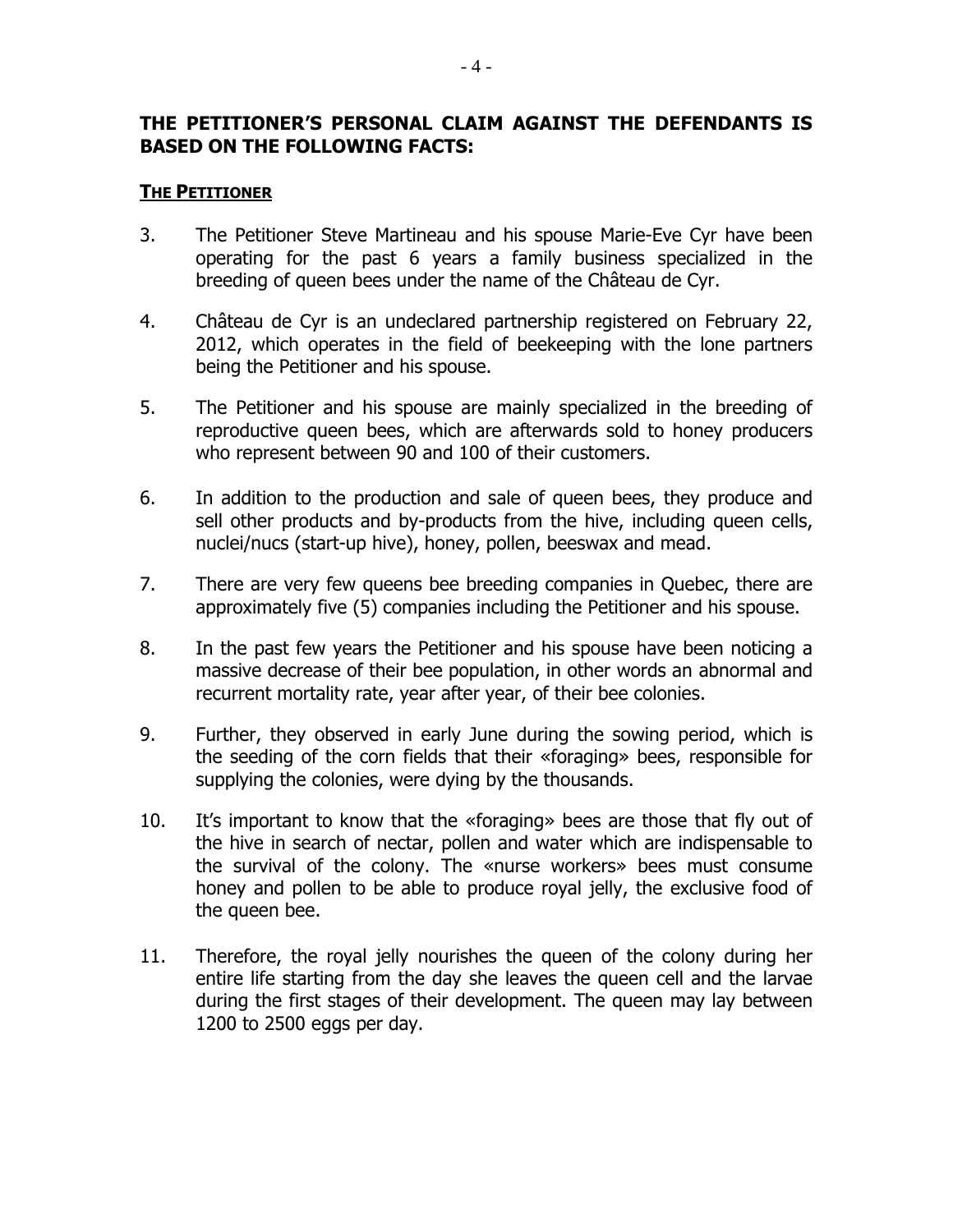- 12. Furthermore, the Petitioner and his spouse observed during this period that at the hive entrance or near ditches there were hundreds of dead bees, while others were weakened or completely disoriented.
- 13. Due to various abnormal behavior observed by the Petitioner and his spouse among their bees, especially the interruption of laying eggs by the queens, the unusual mortality or atrophy of the queens and larvae and eggs dehydration, there was not any royal jelly in the hives.
- 14. Noticing that his bee population was diminishing quickly, the Petitioner had to undertake the «requeening» of his affected colonies, which consisted of the replacement of the dead or weakened queens by queen cells that contain future queens, so as to avoid the complete loss of his colonies causing thereby, additional costs for labor and medication.
- 15. In addition, many of the Petitioner's customers who also had similar problems had to replenish their queens bees from the Petitioner, but the latter could not supply to the demand.
- 16. Therefore, the drastic drop in the bee population of the Petitioner greatly affected production and the Petitioner suffered important financial losses.
- 17. The Petitioner had samples of water and dead bees analyzed and found that they were poisonous since they contained "neonicotinoid" a systemic pesticid.
- 18. Therefore, The Petitioner and his spouse suffered important financial losses totaling more than \$20,000 per year.

## **THE DEFENDANTS**

## **Bayer**

19. Bayer AG is a chemical and pharmaceutical company that was founded in 1863. Bayer AG is headquartered in Germany and its primary areas of business include human and veterinary pharmaceuticals, consumer health care products, agricultural chemicals, biotechnology products and high value polymers. Bayer AG's operations are divided into three subgroups: Bayer HealthCare; Bayer MaterialScience; and Bayer CropScience. Bayer AG has numerous research and development facilities and production sites worldwide.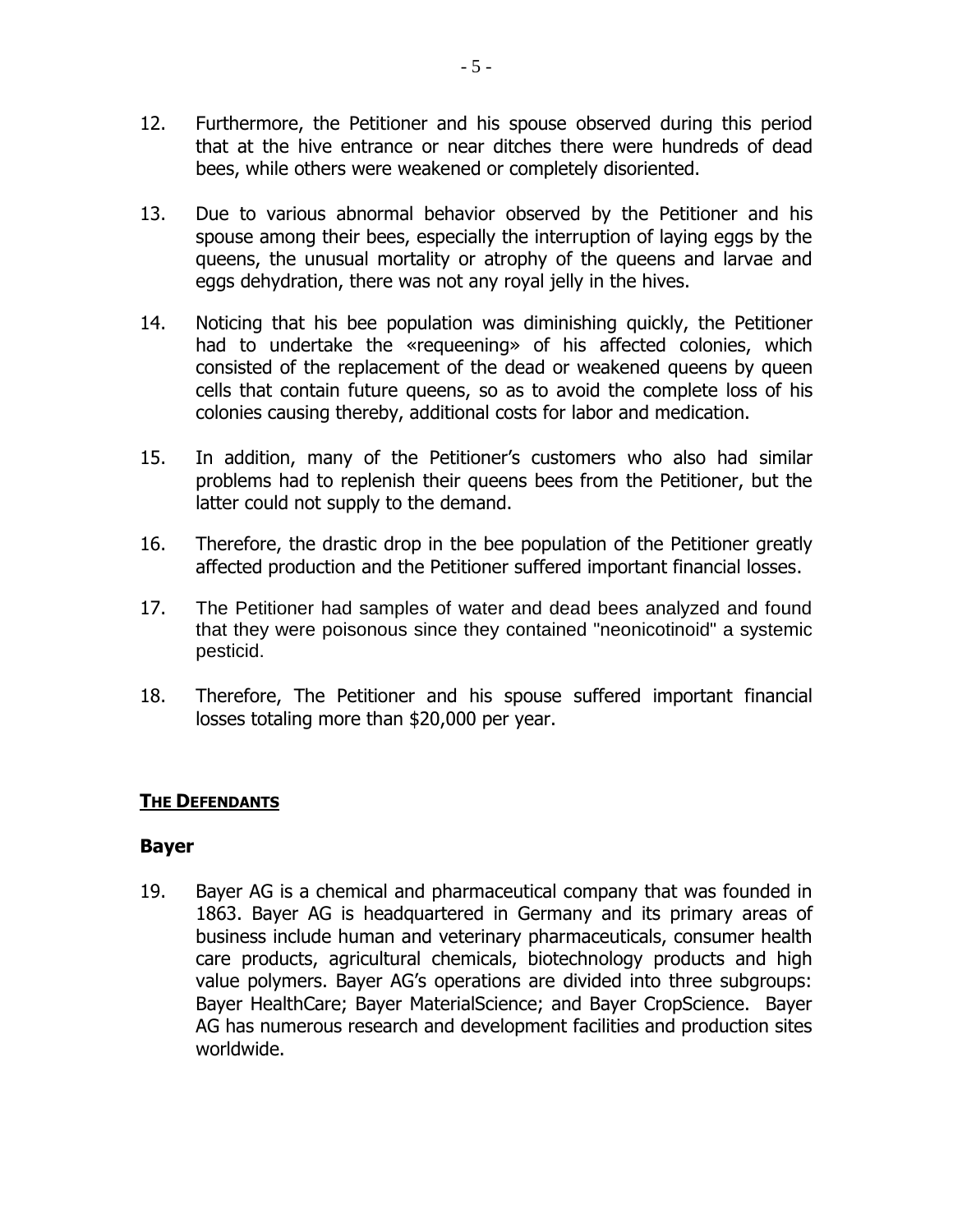- 20. Bayer AG developed and designed Neonicotinoid pesticides that were, and are, manufactured, distributed and sold by Bayer Inc. and Bayer CropScience Inc. in Ontario by agreement with and for the benefit of Bayer AG.
- 21. Bayer Inc. is the Canadian subsidiary of Bayer AG and is responsible for Bayer AG's Canadian operations. Bayer Inc. is incorporated pursuant to the CBCA and is headquartered in Etobicoke, Ontario.
- 22. Bayer Inc. has a principal establishment in Montréal, Québec.
- 23. On January  $1<sup>st</sup>$ , 2013, 4118235 Bayer CropScience Inc. and 3523501 Codena Inc. amalgamated to form Bayer CropScience Inc. Bayer CropScience Inc. is a fully consolidated and wholly owned subsidiary of Bayer AG. It is incorporated pursuant to the CBCA and is headquartered in Calgary, Alberta.
- 24. 3523501 Codena Inc. was incorporated in January 2001 pursuant to the CBCA and was headquartered in St-Charles-Sur-Richelieu, Québec. It was amalgamated with another Bayer subsidiary in Canada on January  $1<sup>st</sup>$ , 2013, after which the amalgamated subsidiary was headquartered in Calgary.
- 25. 4118235 Bayer CropScience Inc. was incorporated in October 2002 pursuant to the CBCA and was headquartered in Calgary, Alberta.
- 26. During the Class Period, Bayer AG reported financial results on a consolidated basis for itself and all of its subsidiaries. Its financial statements therefore incorporated the financial results accrued by Bayer Inc. Bayer CropScience Inc. During the Class Period, its consolidated annual sales and net income were as follows:

| <b>Bayer AG</b> |                              |                                   |  |
|-----------------|------------------------------|-----------------------------------|--|
|                 | Sales ( $\epsilon$ millions) | Net Income ( $\epsilon$ millions) |  |
| 2006            | 28,956                       | 1,683                             |  |
| 2007            | 32,385                       | 4,711                             |  |
| 2008            | 32,918                       | 1,719                             |  |
| 2009            | 31,168                       | 1,359                             |  |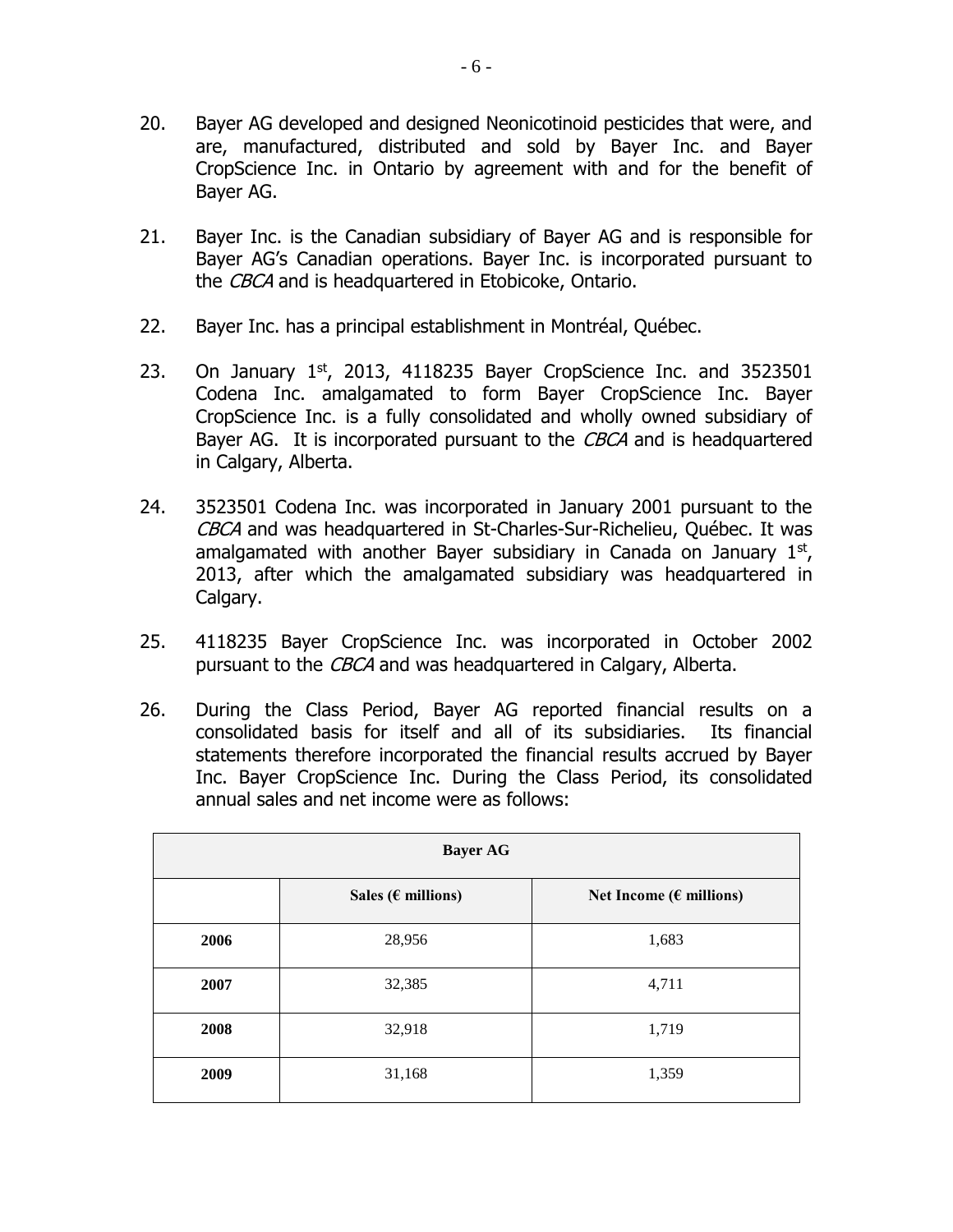| <b>Bayer AG</b> |                              |                                   |  |
|-----------------|------------------------------|-----------------------------------|--|
|                 | Sales ( $\epsilon$ millions) | Net Income ( $\epsilon$ millions) |  |
| 2010            | 35,088                       | 1,301                             |  |
| 2011            | 36,528                       | 2,470                             |  |
| 2012            | 39,760                       | 2,446                             |  |
| 2013            | 40,157                       | 3,189                             |  |

### **Syngenta**

- 27. Syngenta International AG is a global agribusiness, agrochemical and biotechnology stock corporation. It is headquartered in Switzerland and has numerous research and development facilities and production sites worldwide.
- 28. Syngenta International AG developed and designed Neonicotinoid pesticides that were, and are, manufactured, distributed and sold by Syngenta Canada Inc. in Ontario by agreement with, and for the benefit of, Syngenta International AG.
- 29. On January  $1^{st}$ , 2012, 531201 Syngenta Seeds Canada, Inc. and 3850617 Syngenta Crop Protection Canada, Inc. amalgamated to form Syngenta Canada Inc. Syngenta Canada Inc. is an indirect wholly owned subsidiary of Syngenta International AG. It is incorporated pursuant to the CBCA and is headquartered in Guelph, Ontario.
- 30. 531201 Syngenta Seeds Canada, Inc. was incorporated in March 2001 pursuant to the CBCA and was headquartered in Arva, Ontario.
- 31. Syngenta Canada Inc. has a principal establishment in Saint-Pie, Québec.
- 32. 3850617 Syngenta Crop Protection Canada, Inc. was incorporated in January 2001 pursuant to the CBCA and was headquartered in Guelph, Ontario.
- 33. During the Class Period, Syngenta International AG reported financial results on a consolidated basis for itself and all of its subsidiaries, including Syngenta Canada. During the Class Period, Syngenta's reported annual sales and net income were as follows: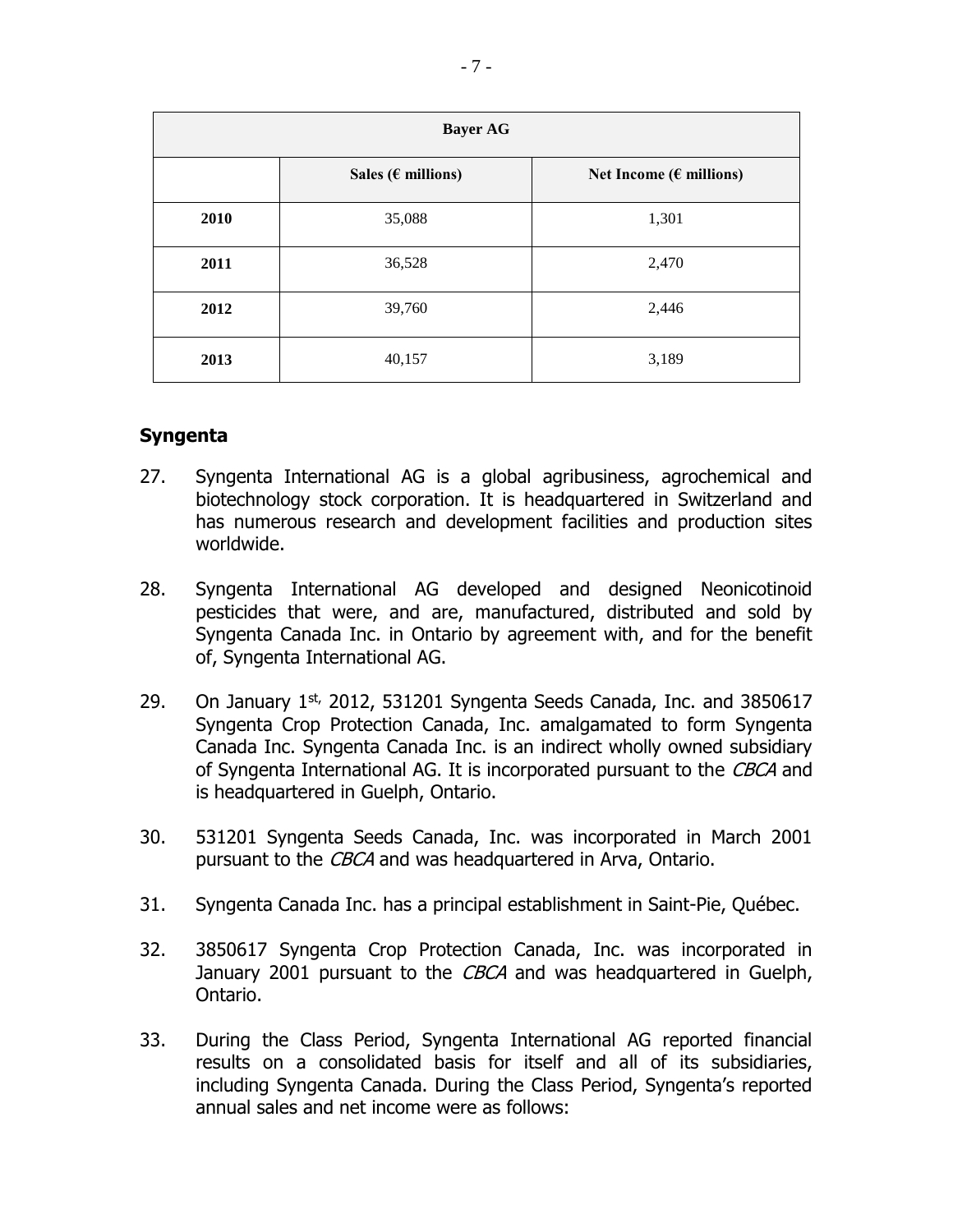| <b>Syngenta International AG</b> |                       |                                                                                                                    |
|----------------------------------|-----------------------|--------------------------------------------------------------------------------------------------------------------|
|                                  | Sales (US\$ millions) | Net Income* (US\$ millions)                                                                                        |
| 2006                             | 8,046                 | 637<br>(stated as 667 in the 2010 Annual Report)                                                                   |
| 2007                             | 9,240                 | 1,111<br>(stated as 1,135 in the 2011 and 2010 Annual Reports;<br>stated as 1,114 in the 2008 Annual Report)       |
| 2008                             | 11,624                | 1,385<br>(stated as 1,399 in the 2012, 2011 and 2010 Annual<br>Reports)                                            |
| 2009                             | 10,992                | 1,374<br>(stated as 1,397 in the 2013 Annual Report; stated as<br>1,411 in the 2012, 2011 and 2010 Annual Reports) |
| 2010                             | 11,641                | 1,402<br>(stated as 1,378 in the 2013 Annual Report)                                                               |
| 2011                             | 13,268                | 1,600<br>(stated as 1,570 in the 2013 Annual Report)                                                               |
| 2012                             | 14,202                | 1,875<br>(stated as 1,850 in the 2013 Annual Report)                                                               |
| 2013                             | 14,668                | 1,649                                                                                                              |

\* Syngenta's 2006, 2007 and 2008 Annual Reports appear to term "net income" as "profit for the period".

#### **THE FACTS**

- 34. Clothianidin, its parent compound, thiamethoxam, and its predecessor, imidacloprid, are three widely-used insecticides in a class of insecticides known as neonicotinoids. Neonicotinoids have been shown to adversely impact the survival, growth and health of Bees vital to Canada's agriculture.
- 35. The chronic effects of the use of the Neonicotinoids are felt by Canada's Beekeepers annually, and include: bee deaths; impaired reproduction; immune suppression; behavioral abnormalities resulting in hive loss; reduced honey production; impacts on the quality of honey; contamination of hive equipment; loss of Queen Bees; breeding stock; and difficulties fulfilling honey product or pollination contracts.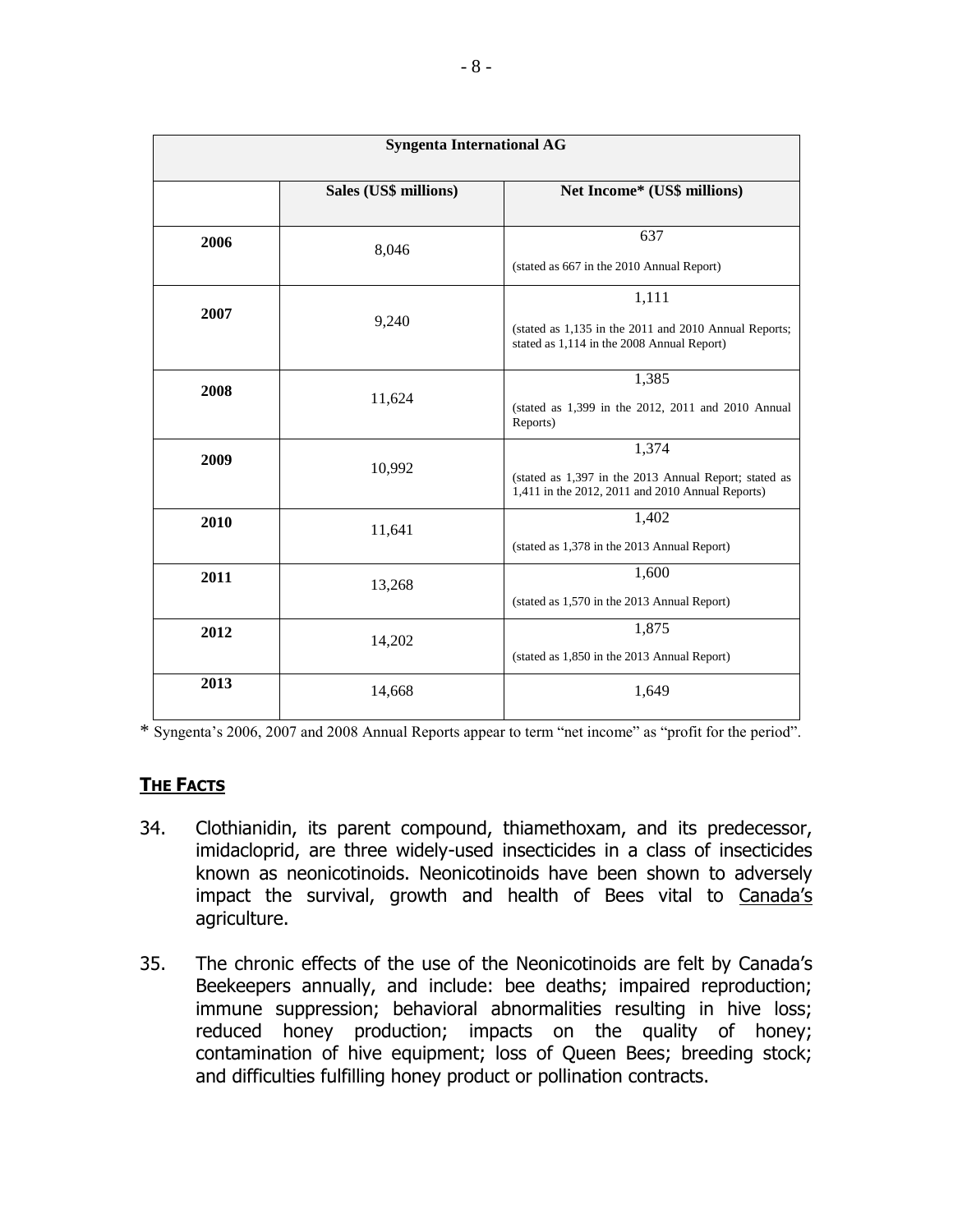- 36. Foraging Bees are exposed to the active ingredients in Neonicotinoids in addition to Neonicotinoid degradates. The degradation components of the Neonicotinoids are equally or more toxic to Bees. For instance, thiamethoxam is known to degrade to clothianidin, which is more toxic to Bees than thiamethoxam. The stored pollen or nectar brought to the Bee hive containing a single Neonicotinoid active ingredient may later contain a mixture of both the active ingredient and the degradation products that form over time. This mixture poses a significant risk of colony impairment for hives using stored food sources during the fall and winter months.
- 37. The harm to the Class is ongoing due to the Defendants' continued production, marketing and sale of the Neonicotinoids. Beekeepers have suffered, and will continue to suffer, devastating economic hardships as a result of the continued use of Neonicotinoids

# **THE NEONICOTINOIDS**

### **Imidacloprid**

- 38. Imidacloprid is manufactured by Bayer and is present throughout agricultural land in Canada in a range of soil, seed or foliar application crop protection products to control Arthropod pests, such as aphids, thrips, whiteflies, turf insects, soil insects and some beetles.
- 39. Imidacloprid was first registered by the PMRA in 1995 for control of the Colorado potato beetle. It has since been approved for use on an extensive range of field crops, root and tuber vegetables, tree fruits and legumes such as corn, cauliflower, artichokes and strawberries, among others.
- 40. Imidacloprid persists in soils and is found to have a half-life of approximately 1,000 days (just under 3 years) depending on soil type and environmental conditions. In water, imidacloprid can have a half-life of more than a year depending on environmental conditions.
- 41. Imidacloprid is highly mobile in plants and, when used as a seed dressing, migrates from stem to leaf tips and, eventually, into male flowers. This type of migration and uptake results in imidacloprid residues in the pollen and nectar of numerous flowering crop plants.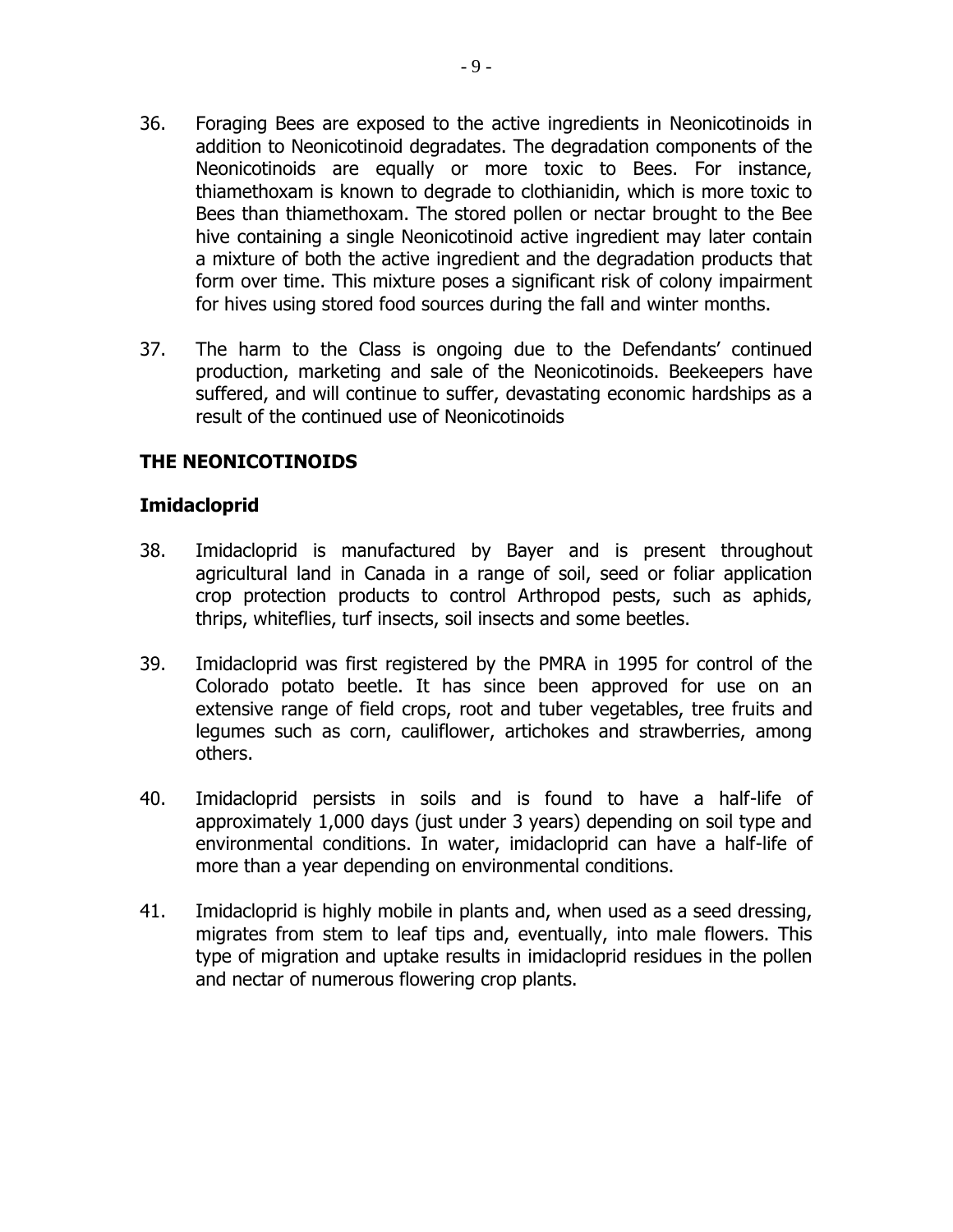# **Clothianidin**

- 42. Clothianidin is manufactured by Bayer and is present in a range of crop protection products used throughout Canada. Clothianidin is a successor product to imidacloprid.
- 43. Clothianidin was first conditionally registered by the PMRA in 2003 and is commercially used as a seed treatment on corn, canola, rice, and turf, on row crops such as grapes and strawberries as well on as some tree crops. It is also used on barley (winter, seed), durum wheat (seed), oats (winter, seed), rye (seed), triticale (seed), wheat (winter, seed), forage maize, grain maize, sweetcorn, fodder beet (seed), and sugar beet (seed).
- 44. Clothianidin is both persistent and systemic. It persists in soils throughout agricultural land in Canada and is found to have a half-life ranging from 148 to 1,155 days (approximately 5 months to over 3 years) depending on soil type and environmental conditions. It has been found that in water clothianidin can have a half-life of 33 days depending on environmental conditions.
- 45. Clothianidin is also highly mobile in plants and, when used as a seed dressing, migrates from stem to leaf tips and, eventually, into male flowers. This migration and uptake leads to clothianidin presence in the pollen and nectar of numerous flowering crop plants.

## **Thiamethoxam**

- 46. Thiamethoxam is manufactured by Bayer and Syngenta and is present in a range of crop protection products used throughout Canada. Thiamethoxam is a successor product to clothianidin.
- 47. Thiamethoxam was first registered by the PMRA in 2004 and is used to protect field crops, vegetable crops, stone fruit, turf and ornamentals, as well as for other agricultural purposes. It is also approved for use on potato, potato (seed crop), house plants, house plants (container-grown), ornamental garden plants (indoor container-grown), apple, pear, fodder beet (seed), and sugar beet (seed).
- 48. Thiamethoxam is found to have a half-life of 229 days depending on soil type and environmental conditions. It has been found that in water thiamethoxam can have a half-life of 6,080 days (approximately 16 and a half years) depending on environmental conditions.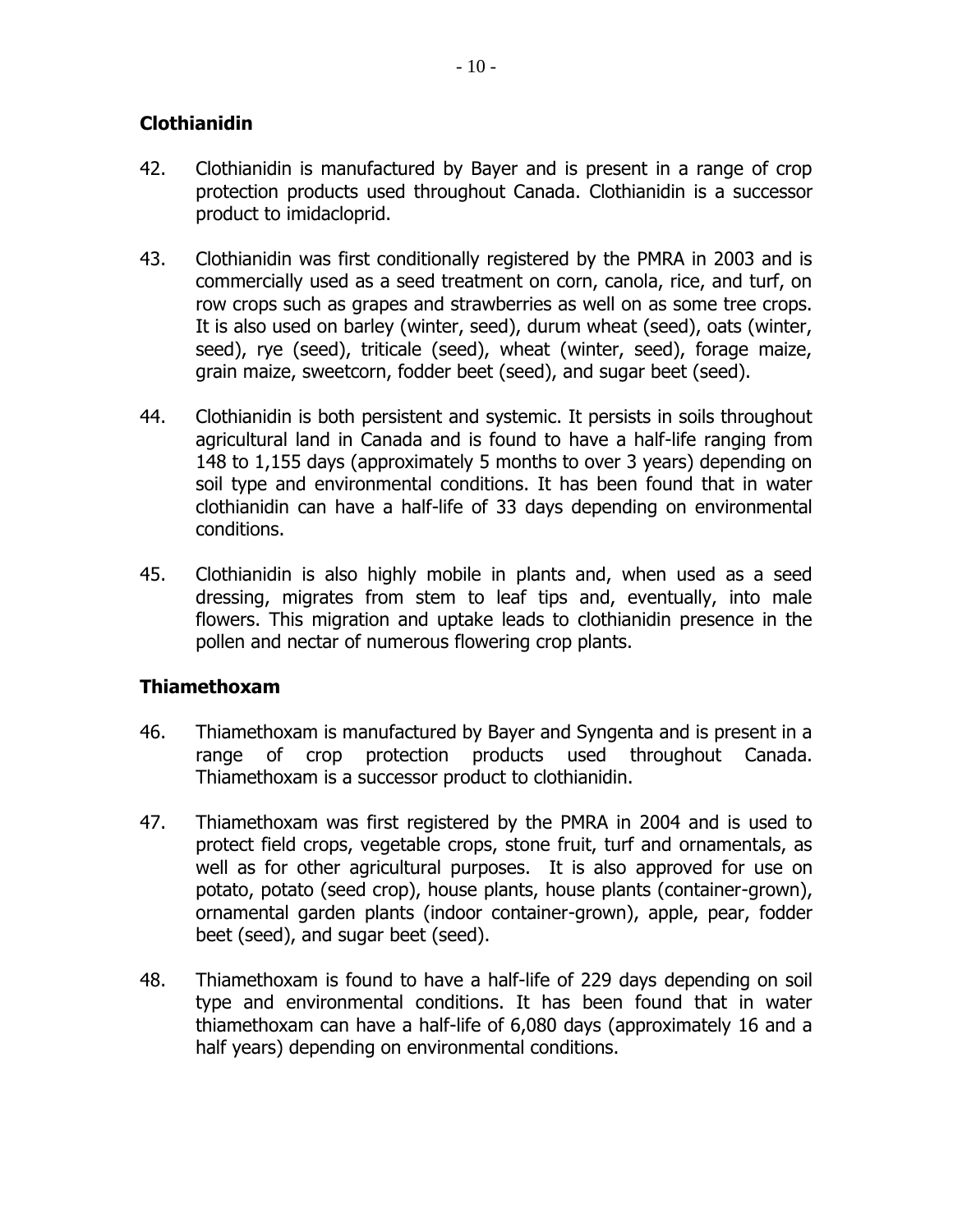49. Thiamethoxam is a systemic insecticide and is highly mobile in plants. When used as a seed dressing, thiamethoxam migrates from stem to leaf tips and, eventually, into male flowers. Thiamethoxam is known to degrade to metabolite clothianidin in soil throughout agricultural land in Canada.

### **IMPACT OF NEONICOTINOIDS ON BEES**

- 50. Neonicotinoids are a class of neuro-active, nicotine-based insecticides developed in 1991 and brought into commercial use in mid-1992. Products containing neonicotinoids may be applied at the plant root, as seed coating or seed drench or sprayed onto crop foliage.
- 51. Unlike other pesticides that remain on the surface of the treated foliage, systemic insecticides, such as the Neonicotinoids, are taken up by the plant and transported to all of its tissues including its leaves, flowers, roots and stems, as well as its pollen and nectar.
- 52. Neonicotinoids interfere with the nicotinic receptor in the central nervous system of insects, which causes tremors, paralysis and death, at extremely low doses.
- 53. Neonicotinoids are considered systemic chemicals that work their way from the seed through the plant and attack the nervous system of any insect that comes into contact with the plant, resulting in long term damage to beneficial insects such as Bees.
- 54. When Bees forage on pollen or nectar from treated crops, consume guttation droplets or are otherwise exposed to small levels of the Neonicotinoids, paralysis and death can result along with a bioaccumulation of the Neonicotinoids in the bee hive.
- 55. Neonicotinoids remain active in the plant for many months, or years. Neonicotinoids remain toxic even at very low doses and have a higher persistence in soil and water than other conventional insecticides, remaining *in situ* for months on average, increasing the risk of cumulative toxic loading effects, especially with repeated applications. This chronic persistence results in the sustained exposure of non-target organisms, such as Bees.
- 56. Over the past decade, use of the Neonicotinoids has resulted in: mass dieoffs in the Bee population, Bee reproductive failures, difficulties rearing Queen Bees, and a decrease in the quality and quantity of honey produced.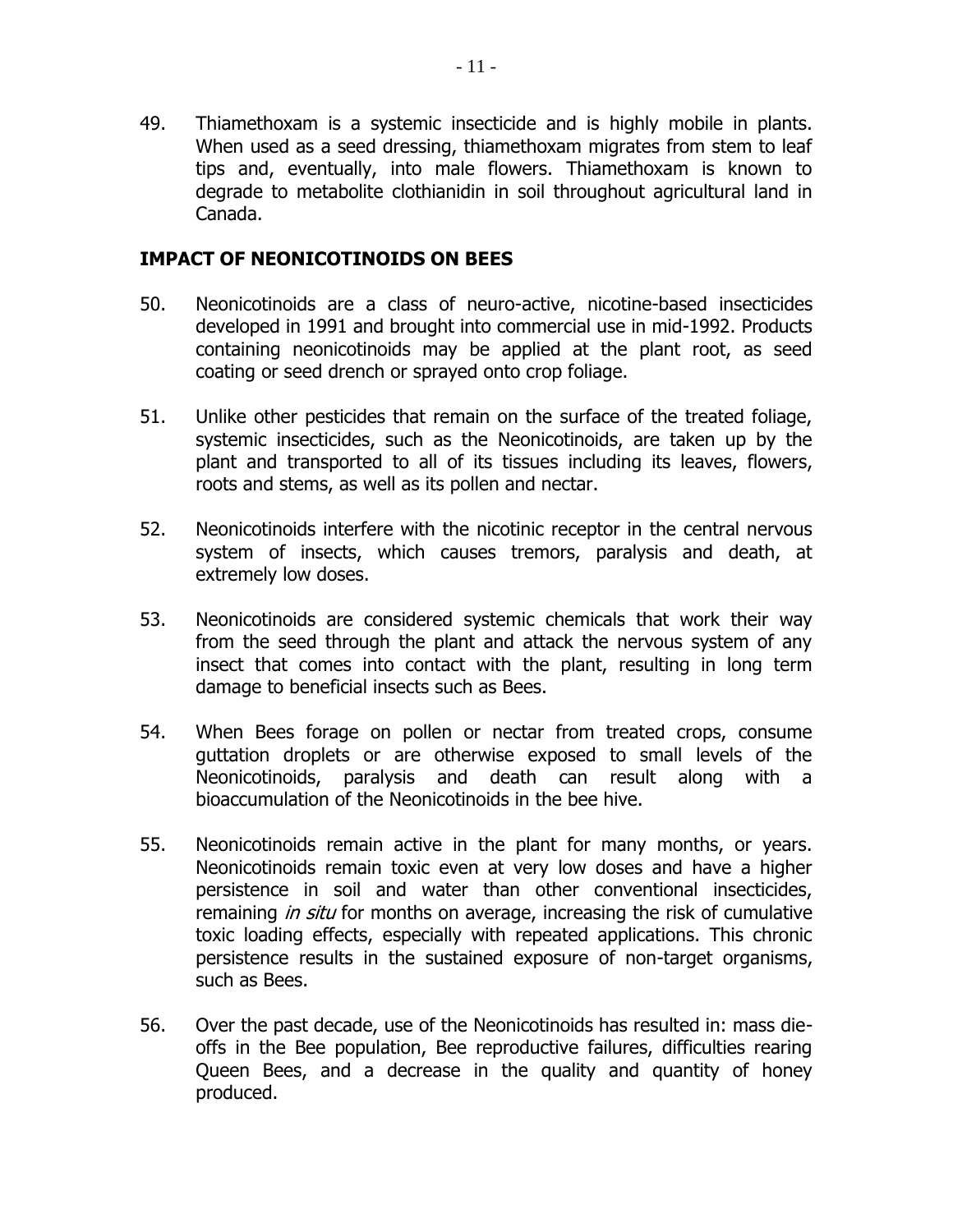- 57. Bees are social insects that rely heavily on memory, cognition and communication to coordinate the activities that are essential for their survival. Chronic ingestion of the Neonicotinoids damages foraging behaviour, overall mobility and ability to communicate. The Neonicotinoids also have numerous other effects on Bees, such as causing a premature shift in hive roles and impairing medium-term olfactory memory and associative learning abilities that foraging Bees rely on to find their way back to the hive.
- 58. Neonicotinoids are among the most widely used insecticides in Canada and pose serious risks to the Bee population primarily because of their persistence in crops and soil, and their potency at low concentrations. These properties, coupled with the Neonicotinoids' widespread use in many cropping systems and presence in pollen and nectar, result in a chronic, continuing and lethal exposure to the Bee population.
- 59. The connection between the sale and use of Neonicotinoids as described herein, and the impact of those substances on Bees as pleaded herein was concealed and/or denied by the Defendants. Only since the fall of 2012 has information come to light linking Neonicotinoids with the adverse effects pleaded herein.

## **BAYER'S DEVELOPMENT, DESIGN, DISTRIBUTION AND SALE OF THE NEONICOTINOIDS**

60. The PMRA has issued conditional approvals for the following products containing the Neonicotinoids produced by Bayer: Poncho 600 FS; Confidor 200 SL; Prosper EverGol; Poncho 600 Seed Treatment Insecticide; Poncho FS Seed Treatment Insecticide; Prosper FX Flowable Insecticide and Fungicide Seed Treatment; Prosper T200 Flowable Insecticide and Fungicide Seed Treatment; and Titan ST Insecticide.

## **SYNGENTA'S DEVELOPMENT, DESIGN, DISTRIBUTION AND SALE OF THE NEONICOTINOIDS**

61. The PMRA has issued conditional approvals for the following products containing the Neonicotinoids produced by Syngenta: Actara 25 WG Insecticide; Actara 240SC Insecticide; Cruiser 5SF Seed Treatment; Cruiser 250FS Seed Treatment; Cruiser Maxx Beans; Helix Colourless Seed Treatment; Helix Liquid Seed Treatment; Cruiser Maxx Cereals Seed Treatment; Cruiser Maxx Cereals Commercial Seed Treatment; Endigo Insecticide; Flagship Insecticide; Helix Liquid Seed Treatment; and Helix Xtra Seed Treatment.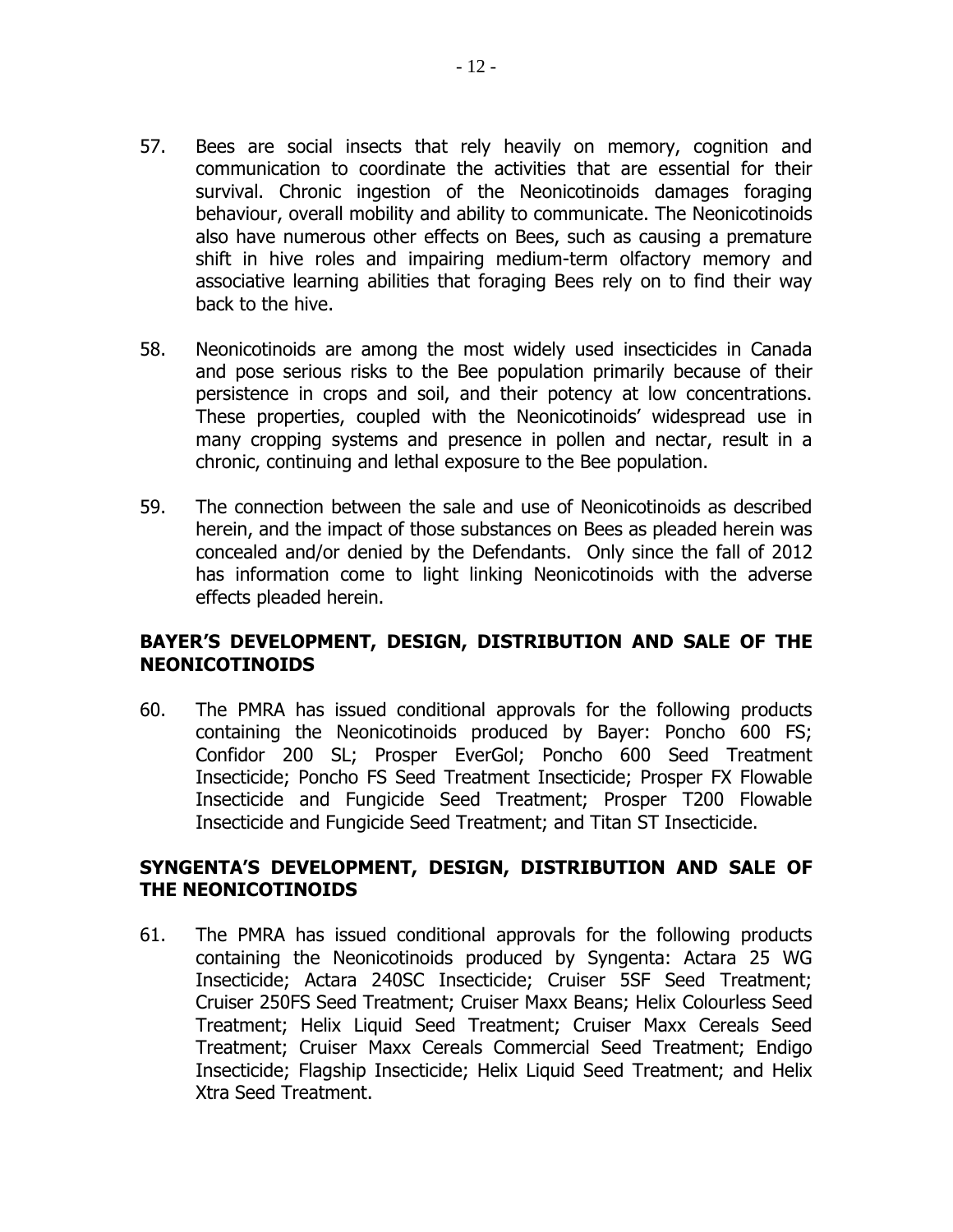### **PMRA'S CONDITIONAL REGISTRATIONS OF NEONICOTINOIDS**

- 62. PMRA's conditional registrations and their renewal are meant to be time limited exceptions to the normal requirement that before a pest control product may be sold or used in Canada it must possess a full registration based on meeting all statutory information requirements. The conditional registration itself acknowledges that "clothianidin is highly toxic to bees …".
- 63. The PMRA, likely as a result of the concerns expressed with the impacts of the neonicotinoids on Bees, has initiated a re-evaluation of clothianidin and other neonicotinoids that will focus on potential effects on pollinators and will include consideration of all new scientific measures. This reevaluation is not expected to be completed before 2017 or 2018.

## **FAULT**

- 64. The fault of the Defendants has caused a damage to the Petitioner and the Class Members.
- 65. Bayer AG and Syngenta International AG failed in their duty of care when designing and developing Neonicotinoid pesticides.
- 66. Bayer Inc., Bayer CropScience Inc. and Syngenta Canada Inc. were failing, and continue to fail in their duty of care when distributing and selling Neonicotinoid pesticides.
- 67. The Defendants were failing, and continue to fail in their duty of care by permitting or failing to prevent the damages caused by the Neonicotinoids to the Beekeepers.
- 68. The Defendants knew or ought to have known at all material times that the Neonicotinoids would cause damage to the property of the Petitioner and the other Class Members.
- 69. The Petitioner and Class Members plead that the harm to the Beekeepers was reasonably foreseeable to the Defendants as a result of the following facts, all of which were known to the Defendants: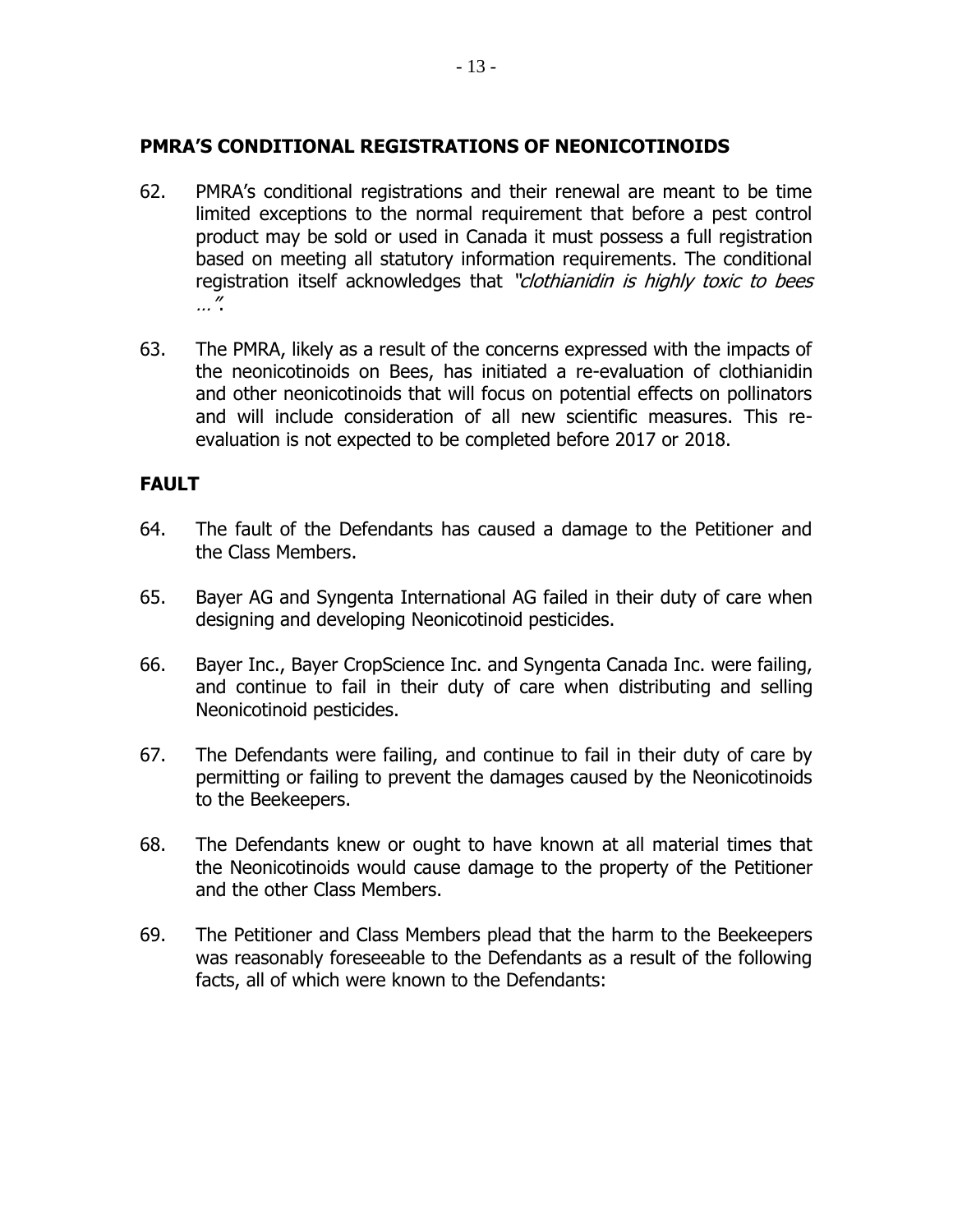#### **Global Response to Neonicotinoids**

- a) The international regulatory community has repeatedly expressed concern about the continued use of Neonicotinoids and their impact on the Bee population.
- b) In 2009, a group of European scientists from several disciplines convened as a result of the growing scientific concern over the rapid decline in Arthropod populations across Europe. Reviewing existing studies, field observations and circumstantial evidence, this group concluded that a new generation of pesticides being the persistent, systemic and neurotoxic Neonicotinoids, introduced in the mid-1990's, may be considered as one of the main causes of the escalation in the decline of the Arthropod populations. To investigate this theory, the Task Force on Systemic Pesticides ("Task Force") was established to engage in an analysis of all the available scientific studies of the effects of systemic pesticides on biodiversity and the ecosystem with a focus on pollinators and other non-target species.
- c) The Task Force reviewed all of the relevant information from studies all over the world, representing approximately eight hundred (800) peer reviewed reports, relating to the use and impact of Neonicotinoids. The key findings of the Task Force are set out in the Worldwide Integrated Assessment on Systemic Pesticides and include, among others:
	- Neonicotinoids persist, particularly in soils, for months and some cases years, and accumulate. This increases their toxicity by increasing the duration of exposure of non-target species;
	- the metabolites (degradates that are produced by metabolism of the active ingredient by animals, plants and microorganisms such as soil bacteria and fungi) of Neonicotinoids are often as or more toxic than the active ingredients;
	- the classic measurements used to assess the toxicity of a pesticide (short-term lab toxicity results) are not effective for systemic pesticides and conceal their true impact. They typically measure direct acute effects rather than chronic effects via multiple routes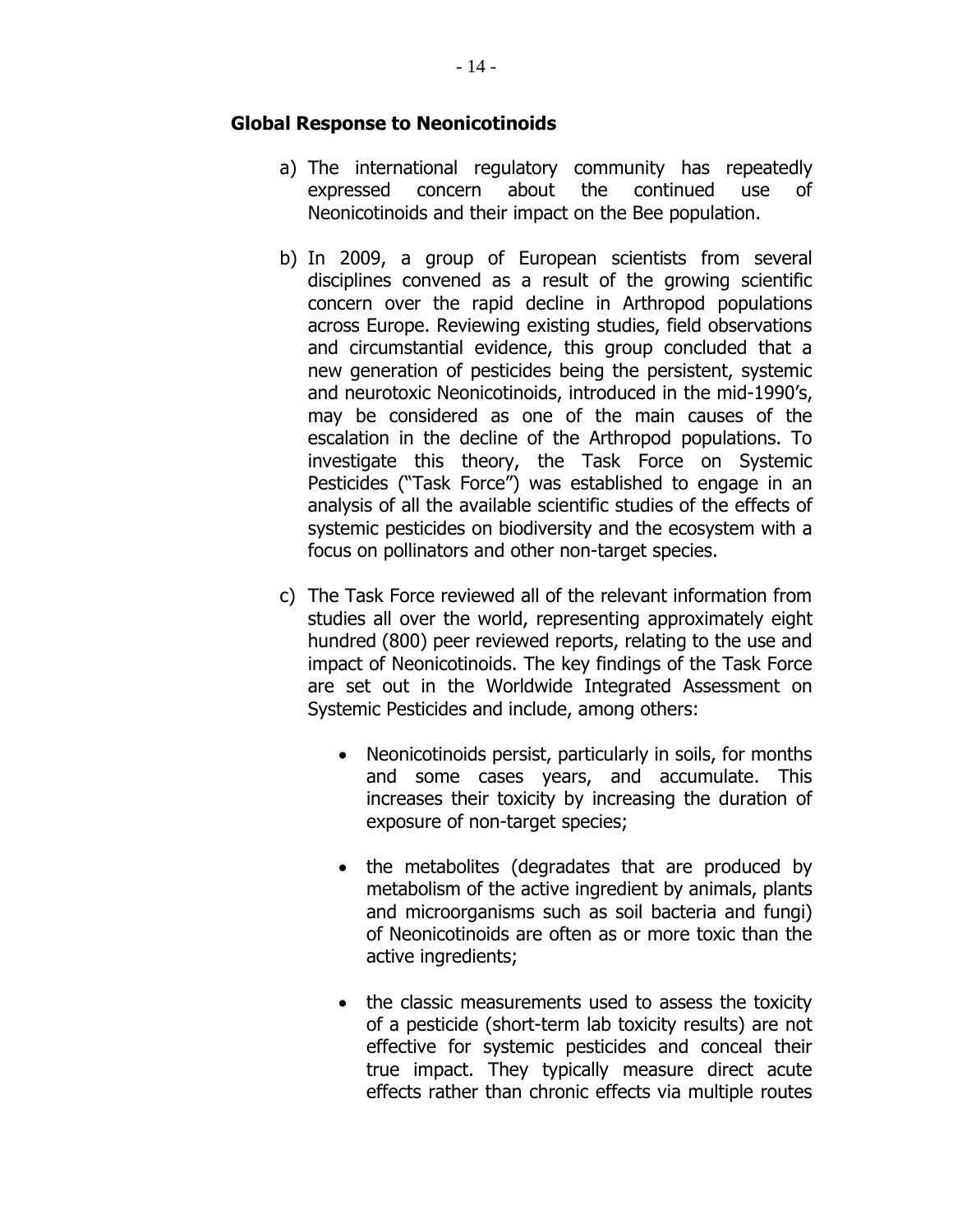of exposure. In the case of acute effects alone, some Neonicotinoids are at least 5,000 to 10,000 times more toxic to bees than DDT;

- the evidence is clear that Neonicotinoids pose a serious risk of harm to honey bees and other pollinators; and
- the most affected group of species include insect pollinators such as bees and butterflies that are exposed to contamination through all four routes with high exposure through air and plants and medium exposure through water. The assessment found that both individuals and populations can be adversely affected by low or acute exposure making them highly vulnerable. Pollinators exposed to contaminated pollen, nectar and water are harmed at field realistic concentrations.
- d) The Task Force concluded that the present scale use of Neonicotinoids is not sustainable and that continued use can only accelerate the global decline of important invertebrates, and risk reductions in the level, diversity, security and stability of the ecosystem.
- e) The Permanent Peoples' Tribunal (the "Tribunal") is an international opinion tribunal that is independent of state authorities. Over the course of four days, from December 3rd to  $6<sup>th</sup>$ , 2011, the Tribunal convened in India to hear cases that were brought against six multinational agrochemical companies, which included the Defendants. One of the cases brought before the Tribunal from the United Kingdom and Europe focused on the widespread death of bees in Europe and North America linked to Bayer's Neonicotinoid insecticides.
- f) On December  $6<sup>th</sup>$ , 2011, the Tribunal reached its verdict and found that the "testimonies of witnesses convincingly showed that "… the extinction of bees has already occurred to a large extent in many places of the world (in the USA, in Europe, in Argentina and elsewhere)…". The Tribunal declared that on all the evidence presented before it "the six [transnational corporations were] *prima facie* responsible for gross widespread and systemic violations of the right to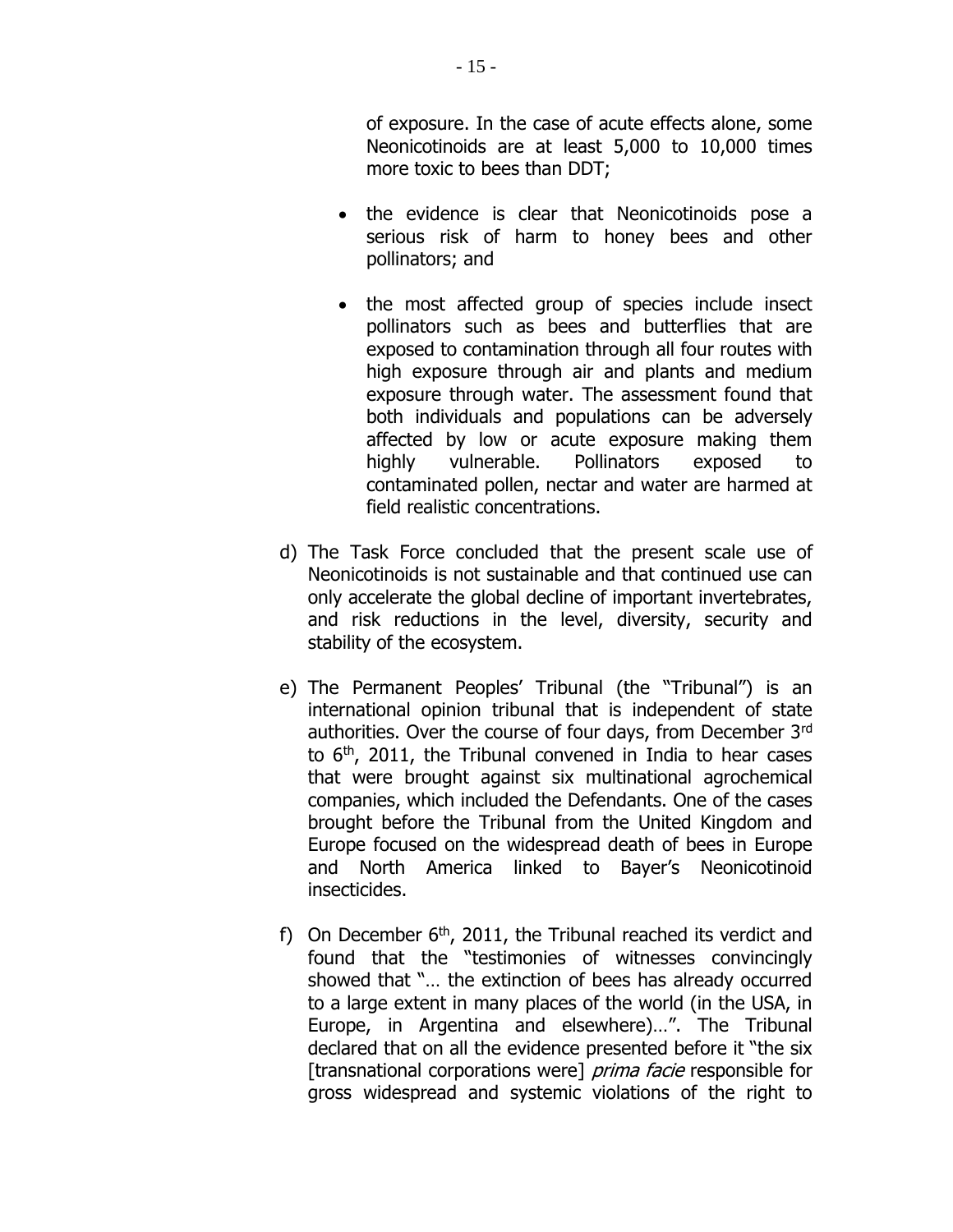health and life, economic, social and cultural rights…". The Tribunal further declared that "their systemic acts of corporate governance have caused avoidable catastrophic risks, increasing the prospects of extinction of biodiversity, including species whose continued existence is necessary for reproduction of human life".

- g) The European Food Safety Authority ("EFSA") issued reports in 2013 confirming that neonicotinoids present acute risks to honey bee survival. A "high acute risk" to honey bees was identified from exposure via dust drip for authorized uses in cereals, cotton, maize and oilseed rape. A "high acute risk" was also identified for exposure to the residues in nectar and/or pollen for authorized uses in cotton, oilseed rape and sunflowers. The EFSA also identified other risks and major data gaps in the studies previously undertaken.
- h) The European Commission, based on the findings of the EFSA, has restricted the sale and use of neonicotinoid insecticides, specifically products containing clothianidin, imidacloprid and thiamethoxam. This restriction entered into force on December  $1<sup>st</sup>$ , 2013 and will be reviewed within two years. The restriction applies to the use of neonicotinoids for seed treatment, soil application (granules) and foliar treatment on plants and cereals (with the exception of winter cereals) that are attractive to bees.

## **Japan's Response to Neonicotinoids**

i) In 2013, Japan refused to accept containers of Canadian buckwheat that was grown in 2012 on the grounds that it exceeded Japan's maximum residue limit for thiamethoxam. The buckwheat farmers did not apply thiamethoxam to their crops and believe that the contamination may have resulted from residues subsisting in the soil from previously-treated crops.

#### **France's Response to Neonicotinoids**

j) Since 1999, France has banned the use of Bayer's imidacloprid, sold under the name Gaucho in France, and used as a seed dressing for sunflowers, after one-third of French honey bees died following its widespread use.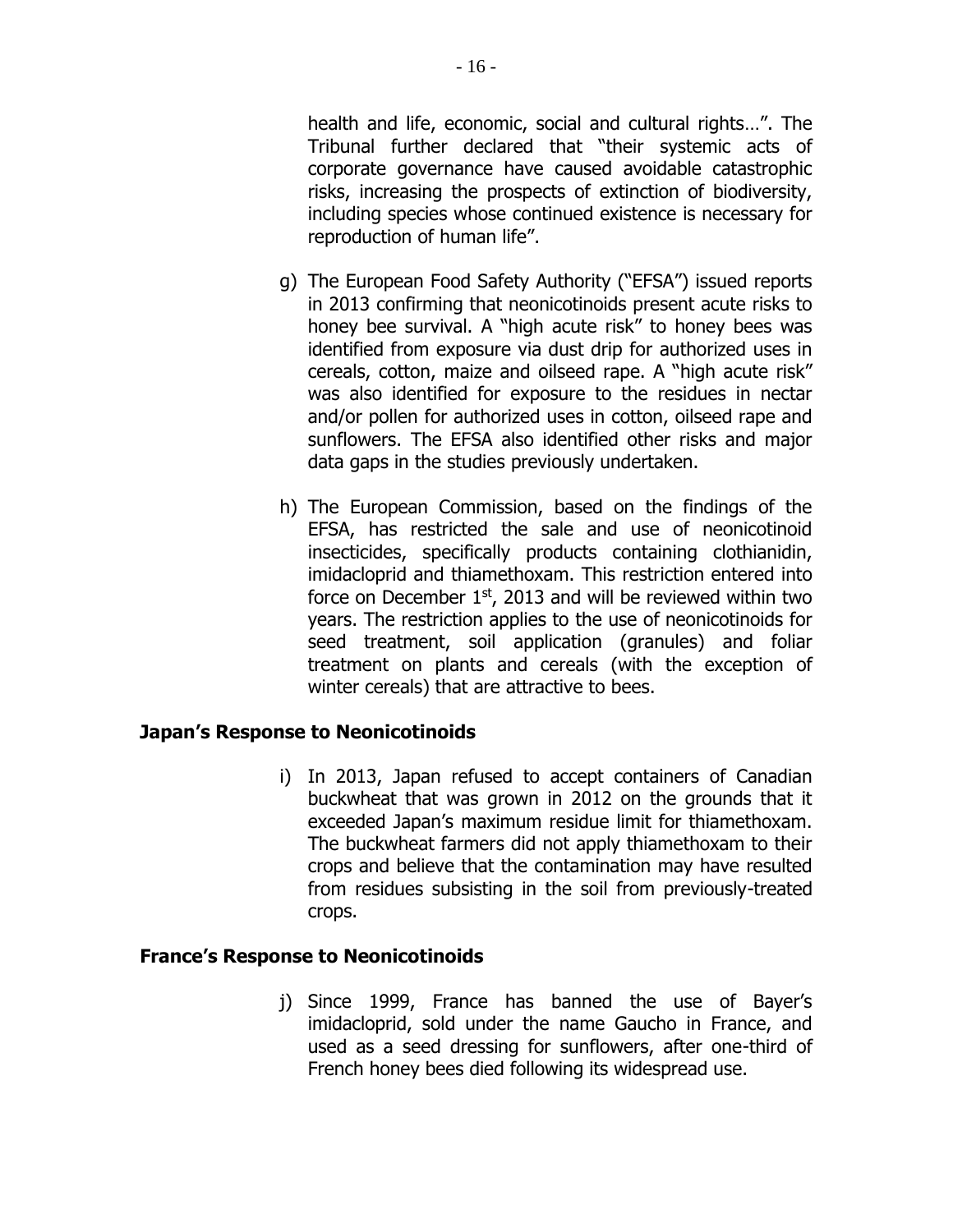- k) In 2003, the Comité Scientifique et Technique, a team of expert scientists appointed by the French Minister of Agriculture, concluded that imidacloprid poses a significant risk to bees. In 2004, the Minister of Agriculture suspended the use of imidacloprid as a seed treatment for maize (corn).
- l) In 2008, Bayer's registration application for clothianidin was rejected by the French authorities.

## **Germany's Response to Neonicotinoids**

m) In 2008, the German Federal Office of Consumer Protection and Food Safety suspended the registrations of eight pesticide seed treatment products used on rapeseed oil and sweetcorn. The ban occurred following reports, in May 2008, from German beekeepers in the Baden-Württemberg region that two-thirds of their bees died and that some beekeepers lost all of their hives as a result of the use of clothianidin**.** The tests conducted on the dead bees showed that ninetynine percent (99%) of those examined had a buildup of clothianidin.

#### **Italy's Response to Neonicotinoids**

n) In 2008, Italy's agricultural ministry, relying on the precautionary principle, suspended the use of pesticides containing neonicotinoids for the coating of any plant seeds.

#### **United States of America's Response to Neonicotinoids**

- o) In 1995, beekeepers in North Dakota lost thousands of honey bee colonies during a period when oilseed rape in the area was treated with imidacloprid. The loss of colonies represented approximately one-third of the honey bees in the area.
- p) In February 2003, the US EPA issued a Risk Assessment for clothianidin seed treatment for corn and canola. At that time, US EPA scientists raised serious concerns about neonicotinoids and requested field testing to evaluate potential environmental hazards including harm to pollinators.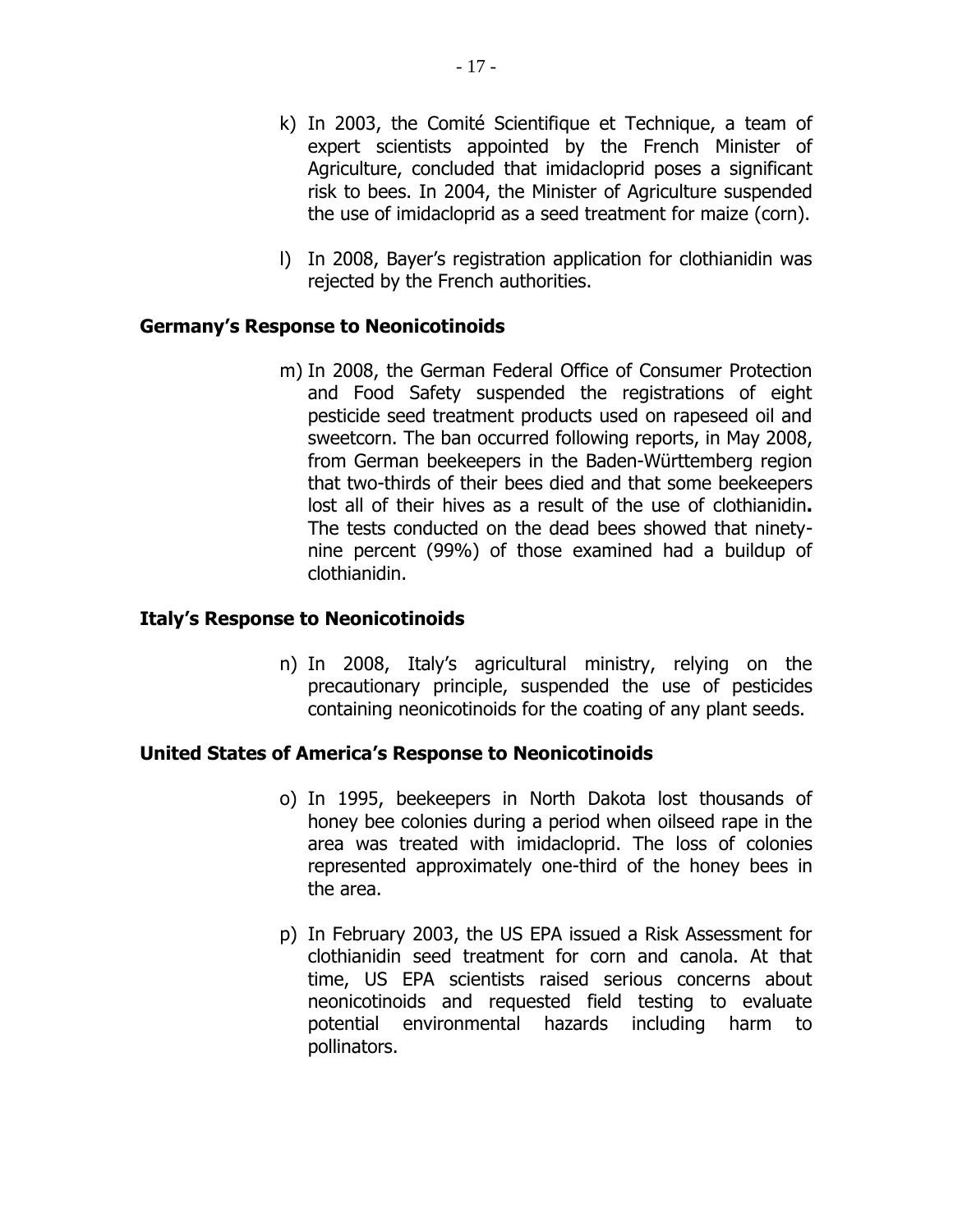- q) The US EPA, in its "Pesticide Fact Sheet", issued May  $30<sup>th</sup>$ , 2003, granting the conditional registration of clothianidin, produced by Bayer Corporation, the US subsidiary to Bayer AG, stated that "[c]lothianidin has the potential for toxic chronic exposure to honey bees, as well as other non-target pollinators, through the translocation of clothianidin residues in nectar and pollen."
- r) In a memorandum dated November  $2<sup>nd</sup>$ , 2010, the US EPA stated that clothianidin's major risk concern is to non-target insects such as honey bees and that "[a]cute toxicity studies to honey bees show that clothianidin is a neonicotinoid insecticide that is both persistent and systemic on an oral basis."
- s) In January 2012, the USDA Agricultural Research Station published a study finding that injury to honey bees from neonicotinoids also makes them more vulnerable to highlydamaging parasites.
- t) The US EPA's "Clothianidin Summary Document Registration Review: Initial Docket December 2013", outlined the key findings of the most recent ecological risk assessment and states: "…in the 2010 assessment, information from standard tests, field studies, and incident reports suggest the potential for long-term toxic risks to honey bees…"

#### **Canada's Response to Neonicotinoids**

- u) In Canada, the federal government, through the PMRA, is responsible for the registration of pesticides.
- v) Since 2009, approximately eighty (80) Pesticide Incident Reports, and hundreds of complaints, relating to Bee deaths in Ontario and Québec have been filed with the PMRA. Four of these reports appear to have been formally evaluated by Health Canada, however only three of these evaluations are publicly available.
- w) "Pesticide Incident Report 2010-3100" concerned an abnormally high number of "dead or paralyzed/agonizing" Bees observed by a Beekeeper in Coteau-du-Lac, Québec on May 15<sup>th</sup>, 2010. Tests by the Ministère de l'Agriculture, des Pêcheries et de l'Alimentation du Québec ("MAPAQ")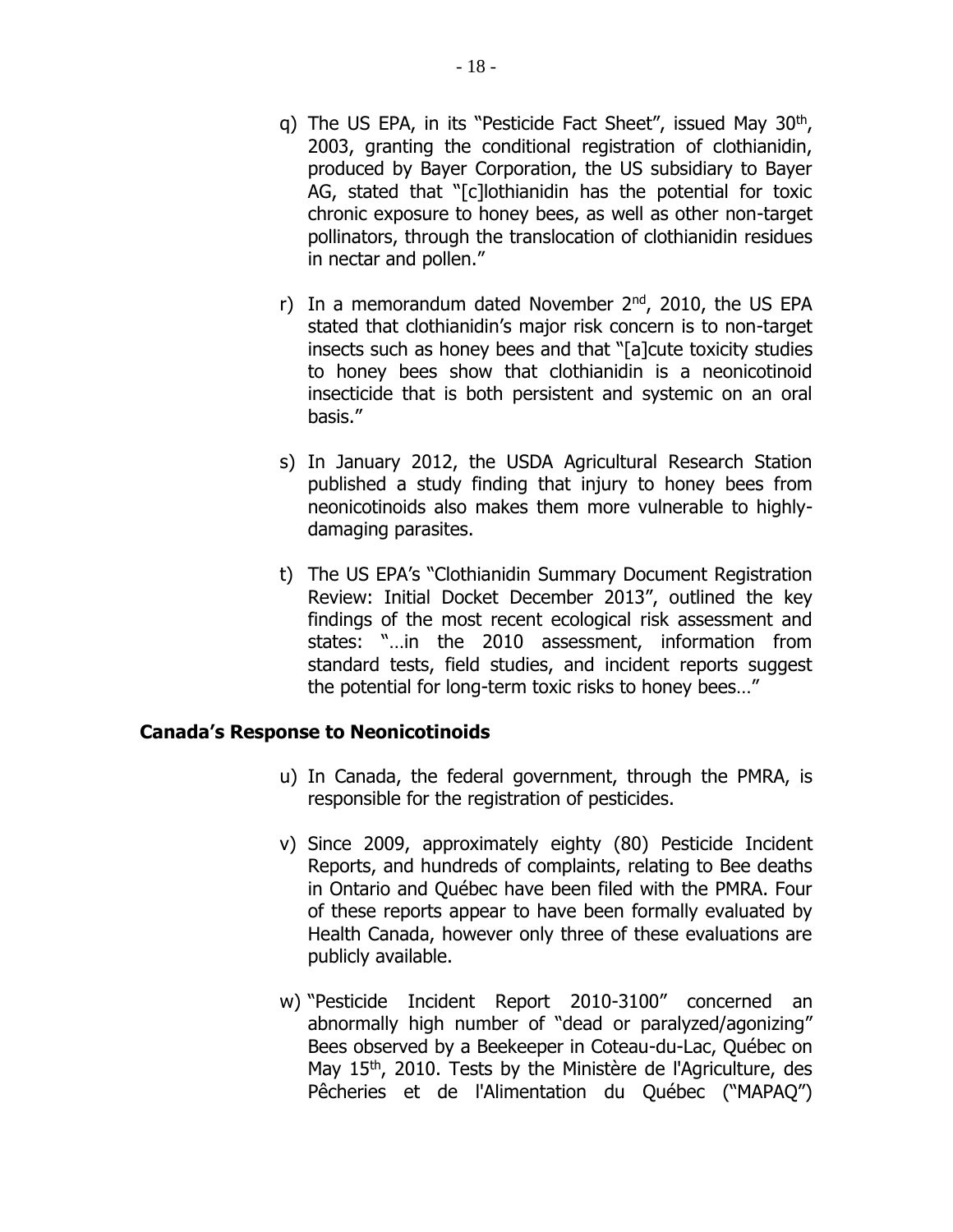detected residues of clothianidin and thiomethoxam in the dead Bees, which Health Canada used to confirm that exposure to these pesticides occurred. The incident was classified as "Environment Moderate". Health Canada concluded:

…[I]t is **highly probable** that exposure to clothianidin and/or thiamethoxam caused the bee mortality in Coteau-du-Lac. Even though it is not clear how the bees were exposed to clothianidin and thiamethoxam in this incident, this conclusion is supported by the fact that clothianidin and thiamethoxam are known to be highly toxic to bees and these were the only pesticides found in the dead bees. In addition, no pesticide residues were found in control bees which were collected from a healthy hive in another location.

[bolded emphasis in original; italicized emphasis added]

x) "Pesticide Incident Report 2010-3391" concerned an "abnormally high bee mortality" observed by a Beekeeper in St-Dominique, Québec in May 2010. The Bees were sent for testing by the MAPAQ, and the incident was classified as "Environment Moderate". Health Canada concluded:

> …[I]t is **highly probable** that exposure to clothianidin *caused* the bee mortality in St-Dominique. Even though it is not clear how the bees were exposed to clothianidin in this incident, this conclusion is supported by the fact that clothianidin is known to be highly toxic to bees and was the only pesticide found in the dead bees.

[bolded emphasis in original; italicized emphasis added]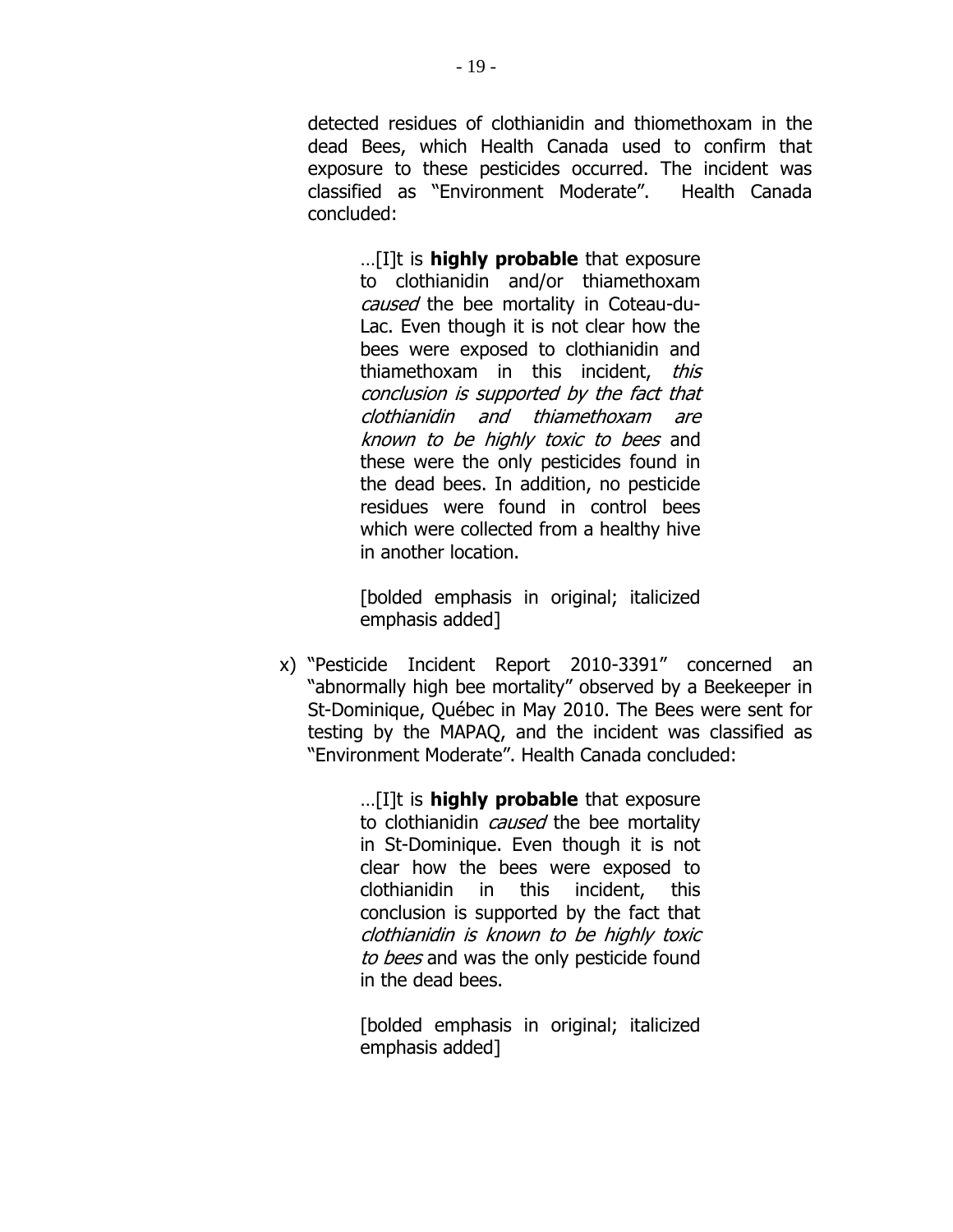y) "Pesticide Incident Report 2011-4412" concerned Bee mortality observed by a Beekeeper in the Montérégie region of Québec, which was first noticed on June  $1<sup>st</sup>$ , 2011. The affected hives "were surrounded by agricultural fields in which corn and soybean are grown and the incident occurred during the sowing of corn and soybean seeds". Testing by the MAPAQ detected residues of clothianidin, thiamethoxam, fenitrothion, and atrazine in the dead Bees. Fenitrothion is no longer registered for use in Canada. The incident was classified as "Environment Major". Health Canada concluded:

> …[I]t is **highly probable** that exposure to clothianidin and/or thiamethoxam and/or fenitrothion *caused* the bee mortality in this incident. Even though it is not clear how the bees were exposed to these compounds in this incident, this conclusion is supported by the fact that residues of clothianidin, thiamethoxam and fenitrothion were found in dead bees and that these compounds are known to be highly toxic to bees. In addition, clothianidin and/or thiamethoxam were detected in other incidents where high bee mortality was observed.

It is unlikely that atrazine contributed to the bee mortality observed in this incident, as this pesticide is not known to be hazardous to bees.

[bolded emphasis in original; italicized emphasis added]

z) In response to this, the fourth, incident concerning Bee mortality and clothianidin and thiomethoxam, Health Canada added that:

> A trend analysis will therefore be initiated by the PMRA to further its understanding of the issue. In addition, as clothianidin and thiamethoxam are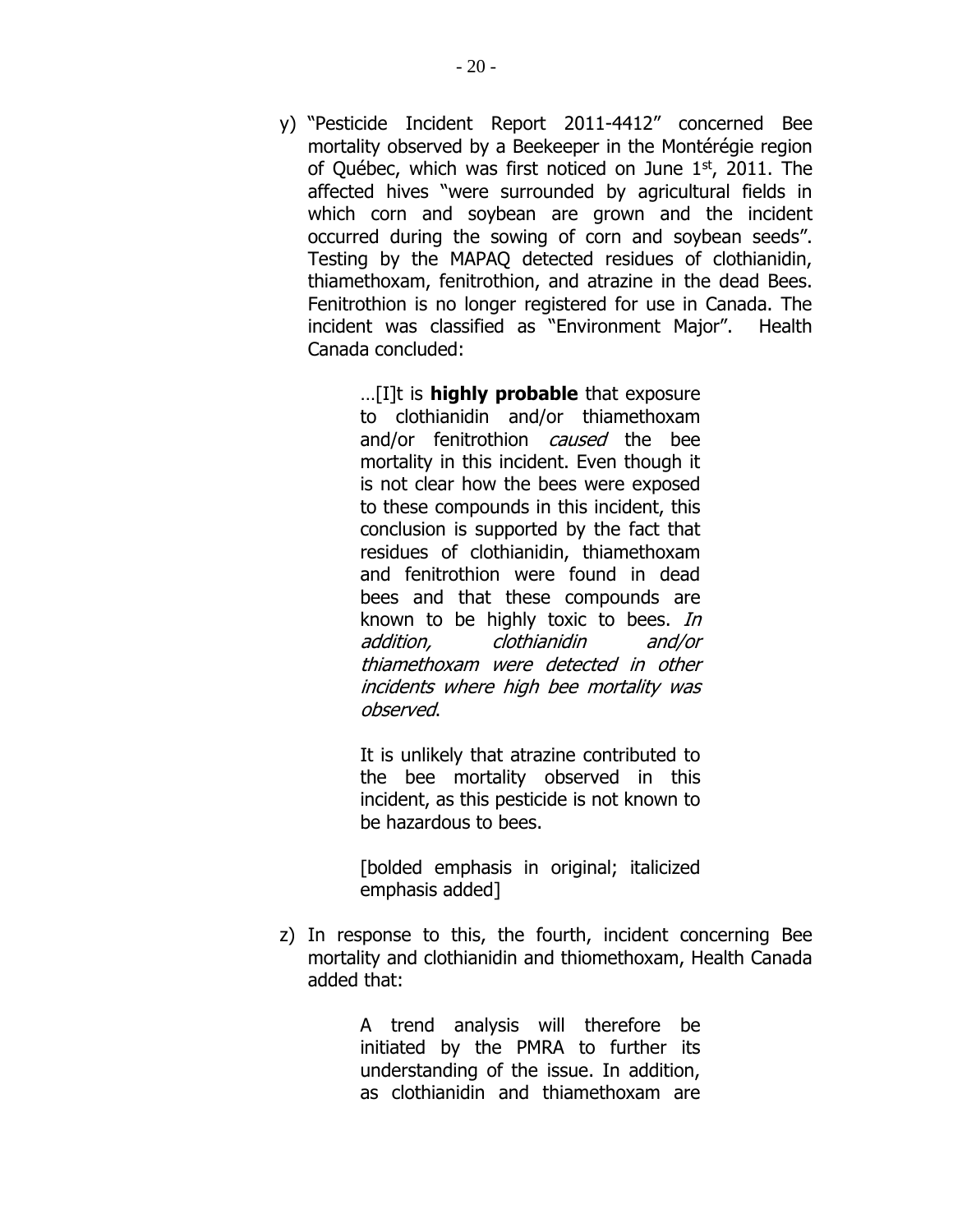conditionally registered, all incidents involving these compounds will be considered during the evaluation for full registration along with other requested data. It should finally be noted that pollinator issues are identified as a PMRA priority. Within this context, the PMRA is working with federal, provincial and international partners as well as other stakeholders including industry to improve risk mitigation measures for pollinators.

aa)In the spring of 2013, Health Canada, with support from the Ontario Ministry of the Environment and OMAFRA, released a report titled, "Evaluation of Canadian Bee Mortalities that Coincided with Corn Planting in Spring 2012". This evaluation noted the "significant number of honey bee mortality reports from the provinces of Alberta, Manitoba, Saskatchewan, Nova Scotia, Quebec and Ontario", but observed that the "majority of reports were from southern Ontario, involving over 40 beekeepers and 240 different bee yard locations", particularly in corn growing regions. Residue analysis was conducted by the PMRA and MAPAQ:

> Clothianidin was detected in approximately 70% of the samples analyzed in Ontario and clothianidin and thiamethoxam were detected in the samples analyzed from Quebec. On a bee yard basis, these residues were detected in approximately 80% of the bee yards where dead bee samples were collected and analysed. Samples of unaffected bees were also analysed and clothianidin was only detected in one sample at very low levels. Corn seed in Ontario and Quebec is treated in approximately equal quantities with either clothianidin or thiamethoxam. Since thiamethoxam is converted to clothianidin, the detection of clothianidin in dead bees could indicate exposure to either clothianidin or thiamethoxam.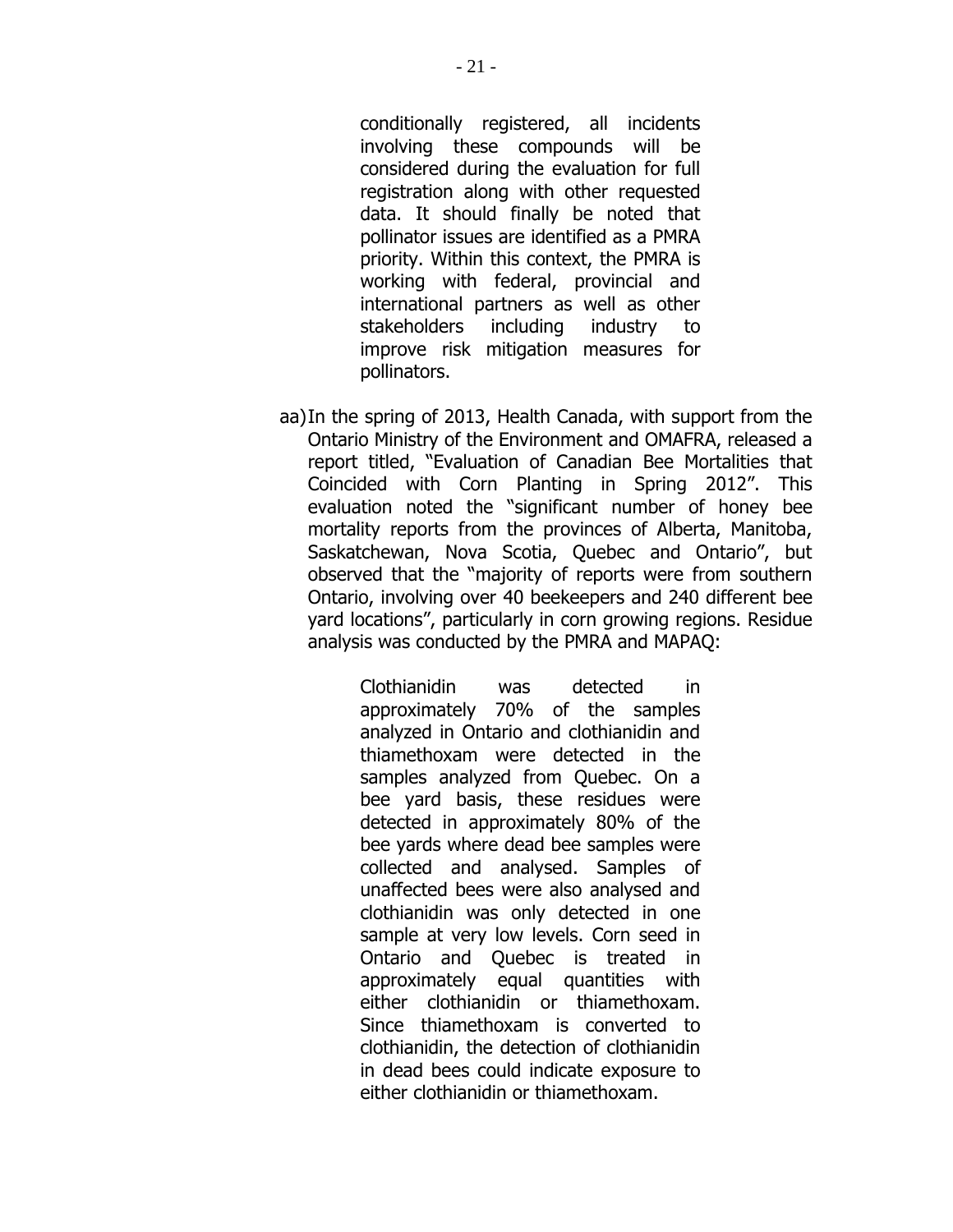The information evaluated suggests that planting of corn seeds treated with the nitroguanidine insecticides clothianidin and/or thiamethoxam contributed to the majority of the bee mortalities that occurred in corn growing regions of Ontario and Quebec in Spring 2012. The likely route of exposure was insecticide contaminated dust generated during the planting of treated corn seed. …

- bb)A similar Health Canada evaluation titled, "Evaluation of Canadian Bee Mortalities in 2013 Related to Neonicotinoid Pesticides" ("Evaluation"), the interim results of which were published in September 2013, found that "approximately 75% of the dead bee samples had detectable residues of neonicotinoid insecticides used to treat corn and soybean seed" and that "[c]lothianidin and/or thiamethoxam were detected in >90% of the comb pollen samples from affected yards and were also detected in some water, soil, and comb honey samples".
- cc) The Evaluation also found that "[s]ome beekeepers have reported that they have noticed mortalities in their hives for years, but they had not made the link to pesticides being the cause until the acute kills that were observed in 2012". The Evaluation concluded that "current agricultural practices related to the use of neonicotinoid-treated corn and soybean seed are not sustainable due to their impact on bees and other pollinators".
- dd)In late 2013, Canada's Standing Senate Committee on Agriculture and Forestry commenced hearings on "the importance of bees and bee health in the production of honey, food and seed in Canada" with emphasis on the use of neonicotinoid pesticides and pollinator exposure and protection. These hearings are set to conclude with a final report to be issued in the fall of 2014.
	- Rod Scarlett, Executive Director of the Canadian Honey Council, has testified that "it has been very difficult,

…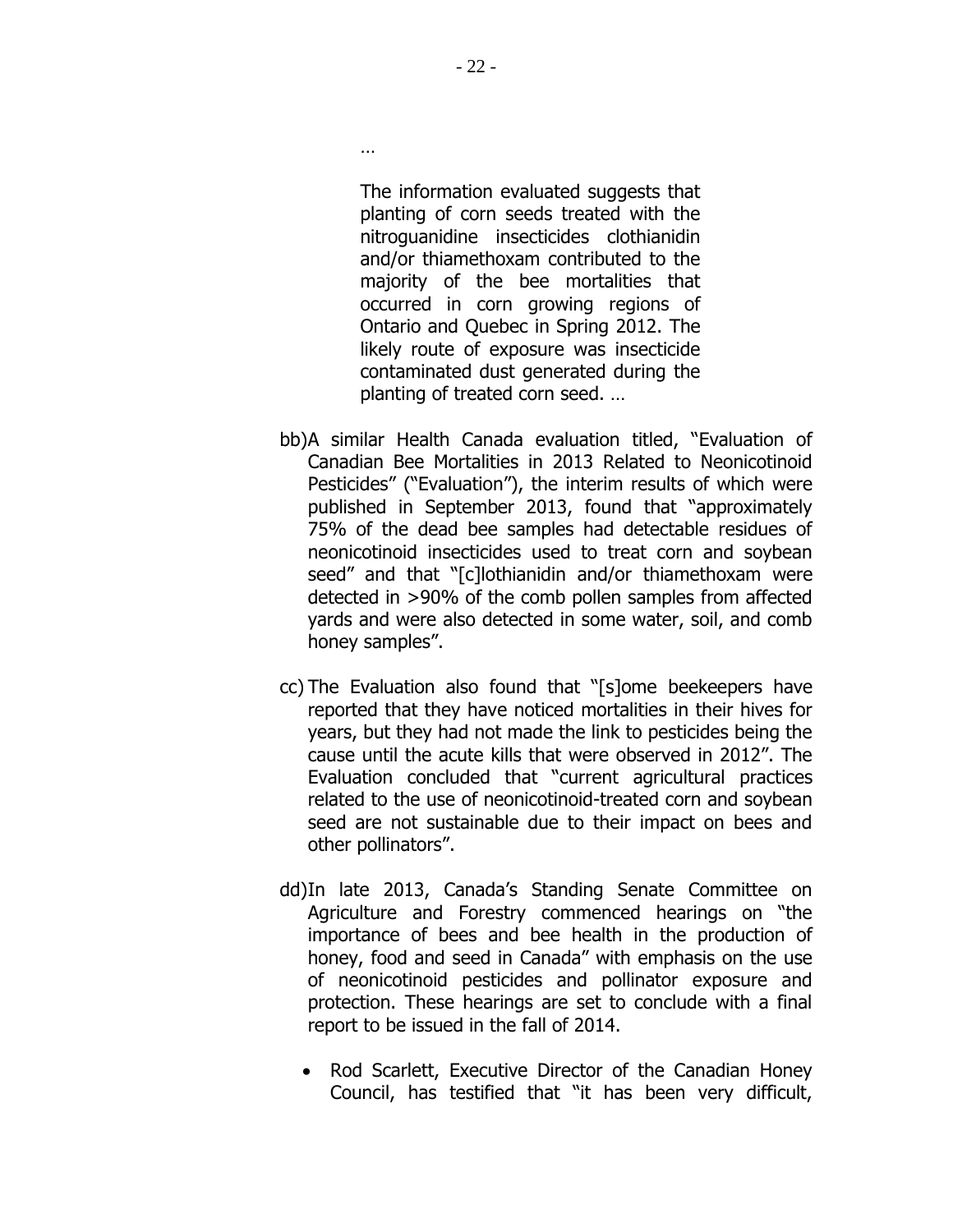particularly in Ontario and Quebec, to buy non-treated seed";

- Scott Kirby, Director of Product Assessment with the PMRA has testified that there are "clear linkages" and a "direct relationship" between neonicotinoid use and the 2012 and 2013 bee mortalities observed in Ontario and Quebec; and further stated that double-blind equivalent studies have shown that neonicotinoids are fatal to bees.
- ee)In 2013, OMAFRA released a presentation titled, "Neonicotinoids and Field Crop Production in Ontario". This presentation stated that neonicotinoids are now used on:
	- (i) 100% of canola acreage;
	- (ii) 99% of corn crop acreage;
	- (iii) 95% of dry bean acreage;
	- (iv) 65% of soybean crop acreage; and
	- (v) 25-33% of cereals acreage.
- ff) OMAFRA Field Crop Entomologist and presenter, Tracey Baute, subsequently stated: "It is time to start using these insecticide seed treatments only when necessary. Not every acre in the province needs protection from wireworm and grubs. Only 10 to 20% of the acres are at risk of these two pests, particularly those fields with sandy or silty soils".
- gg)On May 27<sup>th</sup>, 2014, the Council for Prince Edward County ("County") passed a resolution that the County would immediately discontinue the use of neonicotinoid products on municipal property. The County also resolved to, among other things:
	- call on the provincial and federal governments to declare a moratorium surrounding the use of neonicotinoid crop treatments, as soon as possible, pending further study;
	- circulate its resolution to "other municipalities through the Association of Municipalities of Ontario, to request their support on this serious issue";
	- forward its resolution to "The Right Honourable Stephen Harper, The Honourable Gerry Ritz, Federal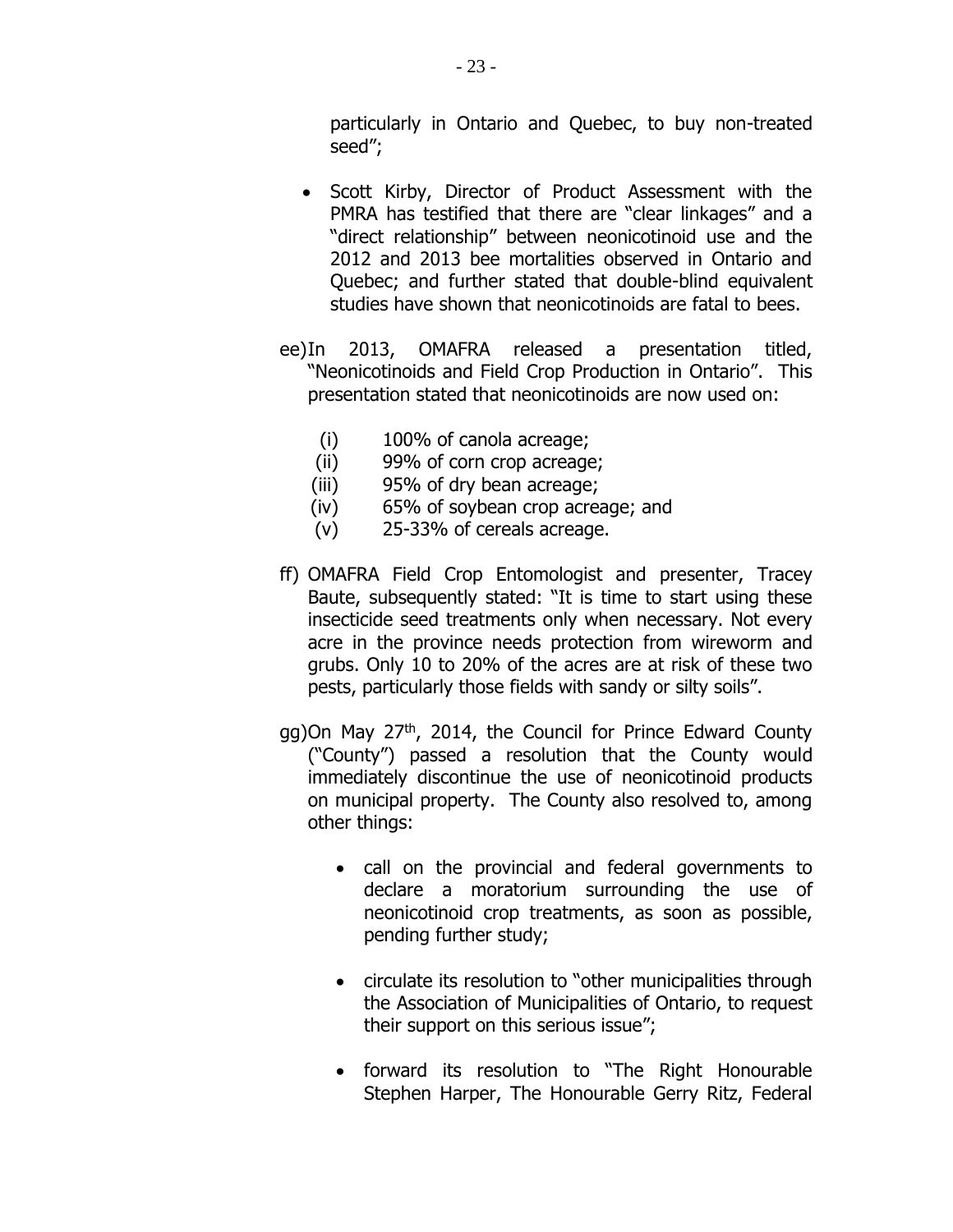- 24 -

Minister of Agriculture and Agri-Food, The Honourable Rona Ambrose, Federal Minister of Health, Federal MP Daryl Kramp, Federal Opposition Members at this time, and the Premier of Ontario, Provincial Minister of Agriculture and local Provincial Member of Parliament immediately after the Provincial election"; and

- "[u]ntil such time as a moratorium is enacted where an agronomic assessment shows particular fields to be at minimal risk of damage from soil insects…urge farmers to order seed not treated with insecticide for the 2015 growing season, and…urge seed companies to make adequate supplies available".
- hh)On July  $7<sup>th</sup>$ , 2014, King Township passed a resolution supporting the actions taken by the County, confirming its commitment to the non-use of neonicotinoid products on any municipally owned properties.
- 70. The Petitioner pleads that the Defendants owed them and the other Class Members the following duties of care and other duties:
	- (a) to take reasonable steps to avoid harm and/or damage to the property of the Petitioner and the other Class Members;
	- (b) to conduct appropriate testing and monitoring and properly research the impact of Neonicotinoids on the Bee population prior to the registration and sale of the Neonicotinoids in Canada;
	- (c) to monitor, investigate, evaluate and follow up on adverse events associated with use of the Neonicotinoids;
	- (d) upon discovering that the Neonicotinoids resulted in death to Bees and are prone to persistence in the environment, promptly to remove the Neonicotinoids from the marketplace, disclose the harm to the Petitioner and Class Members, and take other appropriate remedial actions; and
	- (e) to act in good faith towards the Petitioner and Class Members and users of the Neonicotinoids in Canada.
- 71. The Defendants are at fault for breaching, and continuing to breach, these duties by: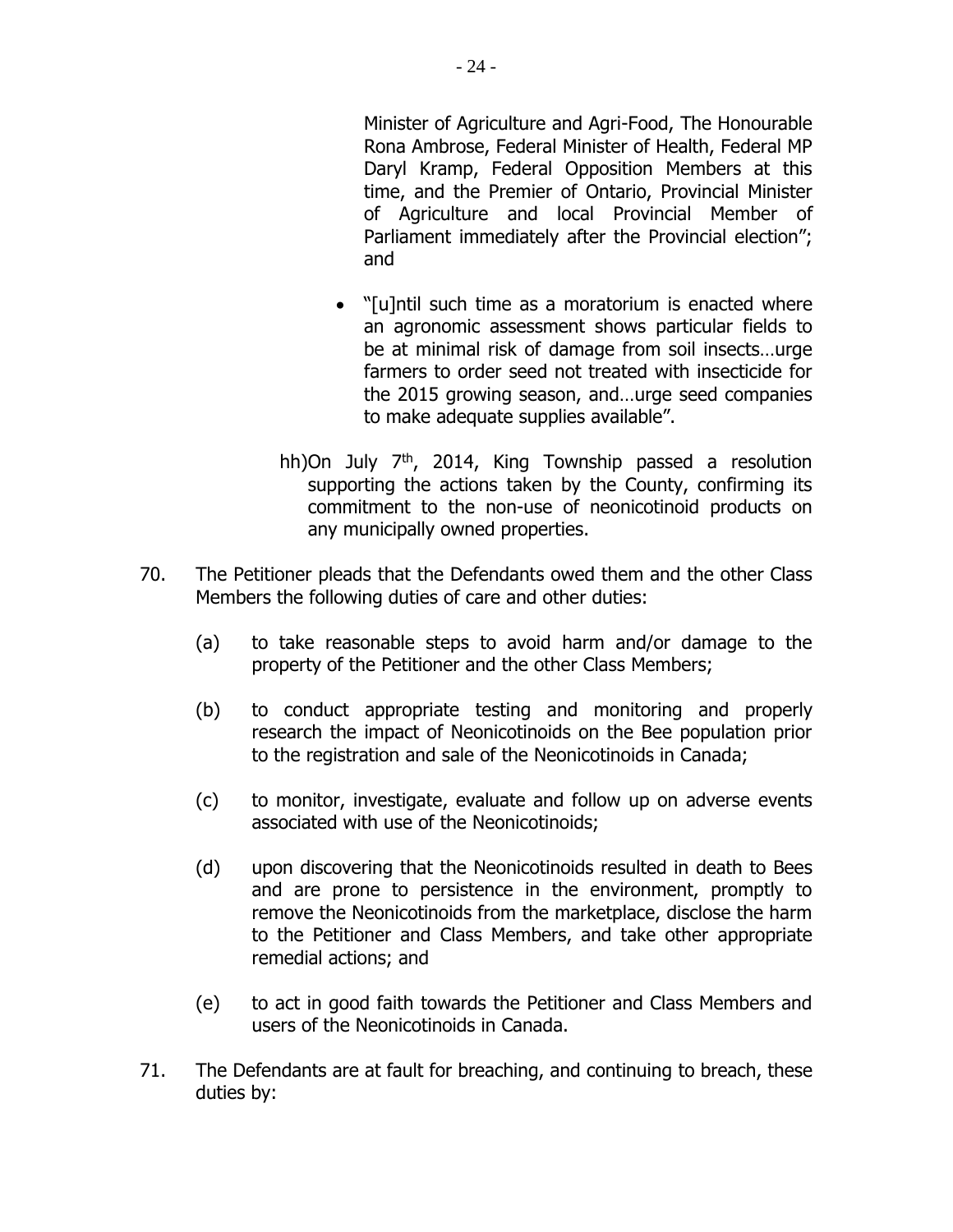- (a) encouraging the indiscriminate use of Neonicotinoids far beyond what was reasonable or necessary, purely for their own economic gain;
- (b) marketing such products in a manner which was intended to and did have the effect of rendering the Neonicotinoids ubiquitous and inescapable for Bees, resulting inevitably in devastation of the Bee population and resulting in damages to the Beekeepers;
- (c) designing and developing products the use of which results in the significant adverse effects pleaded herein;
- (d) failing, after becoming aware of the problems with the use of Neonicotinoids and their impacts on the Bee population and to Beekeepers, to seek to suspend the registration of the Neonicotinoids, publicize the problems, and cease or limit manufacturing and distribution of the Neonicotinoids after the Defendants knew or ought to have known of the problems with the use of the Neonicotinoids and their impacts on the Bee population and Beekeepers;
- (e) failing to adequately study and test Neonicotinoids in a manner that would fully disclose the magnitude of their risks to the Bee population and Beekeepers;
- (f) failing to provide to the PMRA and other regulatory agencies, on a timely basis, complete and accurate information on Neonicotinoids and Bee exposure as it became available;
- (g) misrepresenting the state of research, opinion and scientific literature pertaining to the purported risks associated with the use of the Neonicotinoids to the Bee population and Beekeepers, including but not limited to instances where these misrepresentations were unreasonable in the face of the risks that were or ought to have been known to the Defendants;
- (h) actively encouraging, or failing to take effective steps to discourage, the use of the Neonicotinoids;
- (i) failing to institute an effective products recall upon discovering of the harm of the Neonicotinoids to the Bee population and Beekeepers or potential harm to Bees and Beekeepers;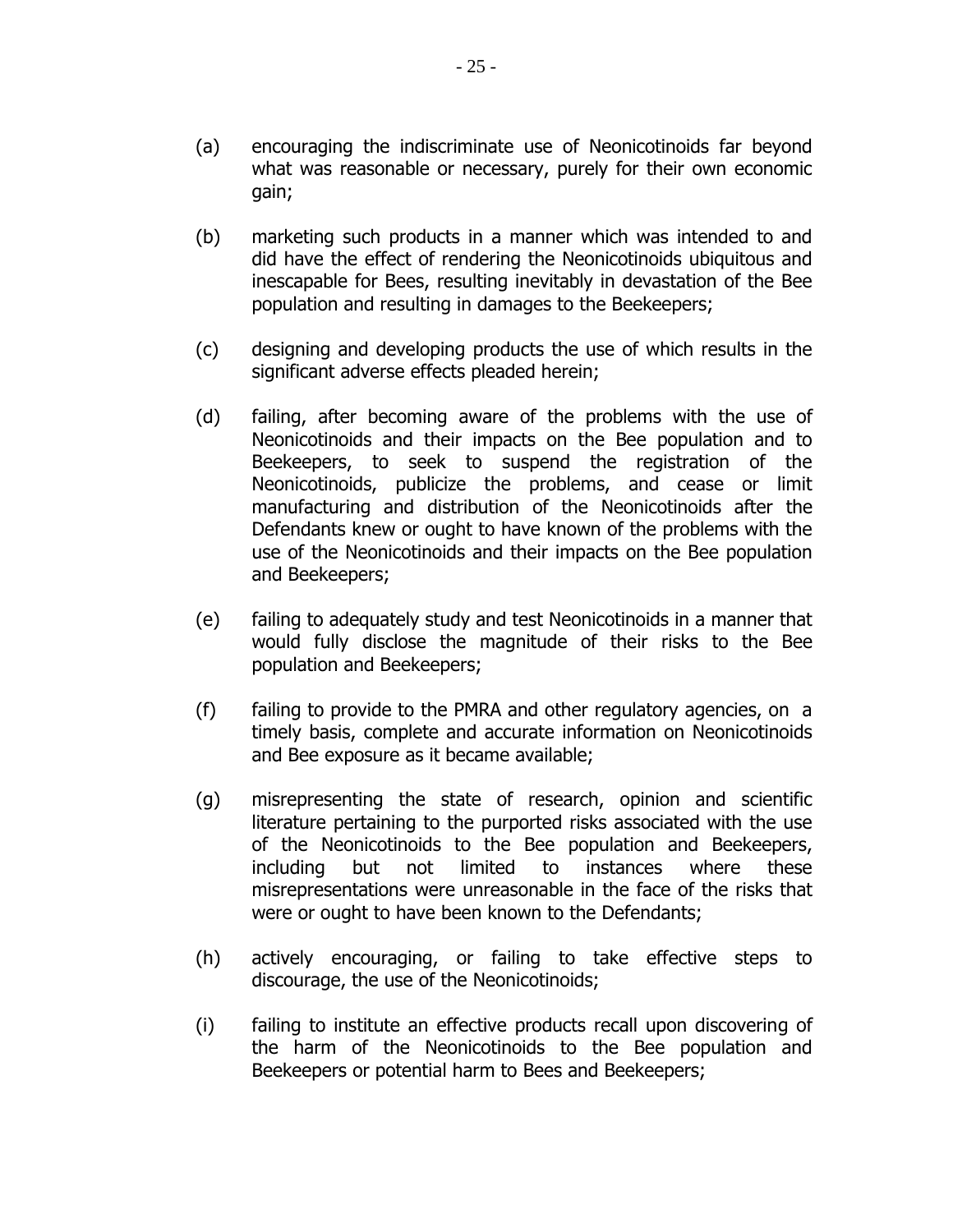- (j) making false, misleading and deceptive representations relating to the use and possible impacts of Neonicotinoids and making false, misleading and deceptive representations regarding the risk to Bees and Beekeepers in order to preserve their interest in the lucrative business of selling Neonicotinoids; and
- (k) breaching other duties of care to the Petitioner and Class Members, the details of which are known only to the Defendants.
- 72. The Petitioner and Class Members owned Bees that died or were harmed and/or owned hive products that were contaminated or otherwise damaged as a direct result of Bee exposure to the Neonicotinoids.
- 73. The damages suffered by the Petitioner and Class Members would not have occurred but for the fault of the Defendants.
- 74. In the circumstances of this case, the Defendants applied callous and reckless disregard for the property of the Petitioner and Class Members.

## **THE PERSONAL CLAIMS OF EACH OF THE MEMBERS OF THE CLASS AGAINST DEFENDANTS ARE BASED ON THE FOLLOWING FACTS:**

- 75. The claims of each Class Members are based on the same facts as those upon which the claim of the Petitioner is based.
- 76. The Petitioner is a Class Member.
- 77. Class Members have been, and continue to be, injured by the Defendants' Neonicotinoids. The monetary damages to their businesses are significant, and include: the costs of replacing killed and weakened Bees, contaminated beeswax, comb and hives; reduced honey production and lost profits; costs associated with the purchase of honey to meet existing contracts; increased labour, equipment and supply expenditures; and costs and lost profits associated with the inability to perform contracted pollination services. These losses are not insured nor are they insurable.

# **THE COMPOSITION OF THE MEMBERS OF THE CLASS MAKES THE APPLICATION OF ARTICLES 59 AND 67 OF THE C.C.P. DIFFICULT AND/OR IMPRACTICAL FOR THE FOLLOWING REASONS:**

- 78. The size of the Class consists of thousands of persons geographically dispersed throughout Canada.
- 79. Thus, it is impossible for the Petitioner to identify all such potential Class Members and/or obtain a mandate from each of them.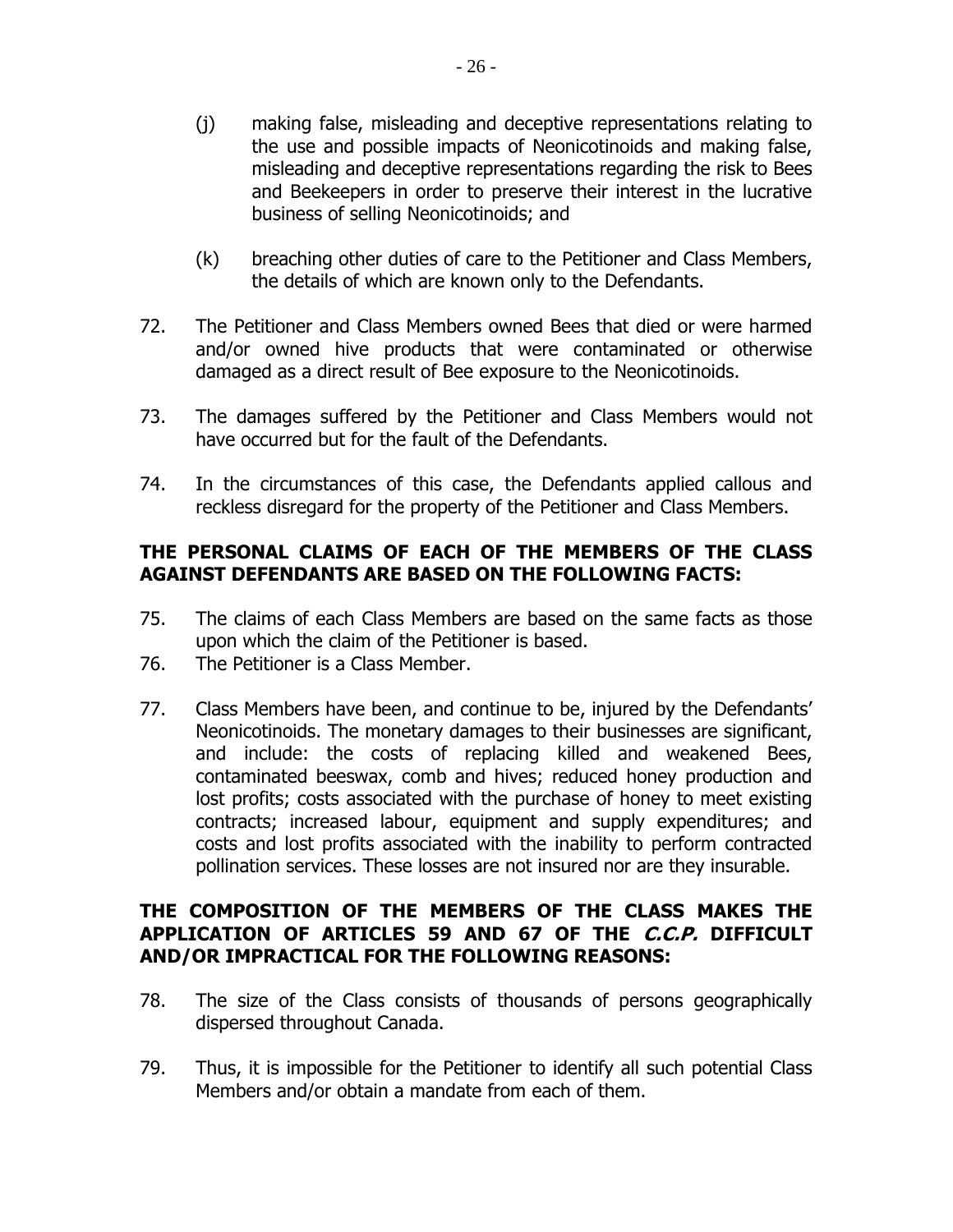80. A class action will ensure the most efficient use of judicial resources.

# **THE IDENTICAL, SIMILAR OR RELATED QUESTIONS OF LAW OR OF FACT BETWEEN EACH MEMBER OF THE CLASS AND THE DEFENDANTS, WHICH PETITIONER WISHES TO HAVE DECIDED BY THIS CLASS ACTION ARE:**

- 81. The identical, similar or related questions of fact and law between each Class Member and the Defendants which the Petitioner wishes to have settled by the class action are as follows:
	- (a) Did the Defendants Bayer AG and Syngenta International AG fail in their duty of care when designing and developing Neonicotinoid pesticides?
	- (b) Did the Defendants Bayer Inc., Bayer CropScience Inc. and Syngenta Canada Inc. fail in their duty of care when distributing and selling Neonicotinoid pesticides?
	- (c) Did the Defendants fail in their duty of care when they permitted or failed to prevent the damages caused by the Neonicotinoids to the Beekeepers?
	- (d) Did the Defendants commit a fault in violation of section 1457 of the Civil Code of Québec?
	- (e) If the above questions are answered in the affirmative, did the Petitioner and Class Members suffer damages due to the Defendants' conduct?
	- (f) Are the Defendants jointly liable for past, present and future pecuniary losses and damages suffered by the Petitioner and the Class members?
	- (g) Are the Defendants jointly liable for punitive damages?

## **THE QUESTIONS OF LAW OR OF FACT WHICH ARE PARTICULAR TO EACH OF THE MEMBERS OF THE CLASS ARE:**

82. Out of the damages recovered by the Class, collectively, from the Defendants, what amount of damages is each member of the Class entitled to?

### **IT IS EXPEDIENT THAT THE INSTITUTION OF A CLASS ACTION FOR THE BENEFIT OF THE MEMBERS OF THE CLASS BE AUTHORIZED FOR THE FOLLWING REASONS:**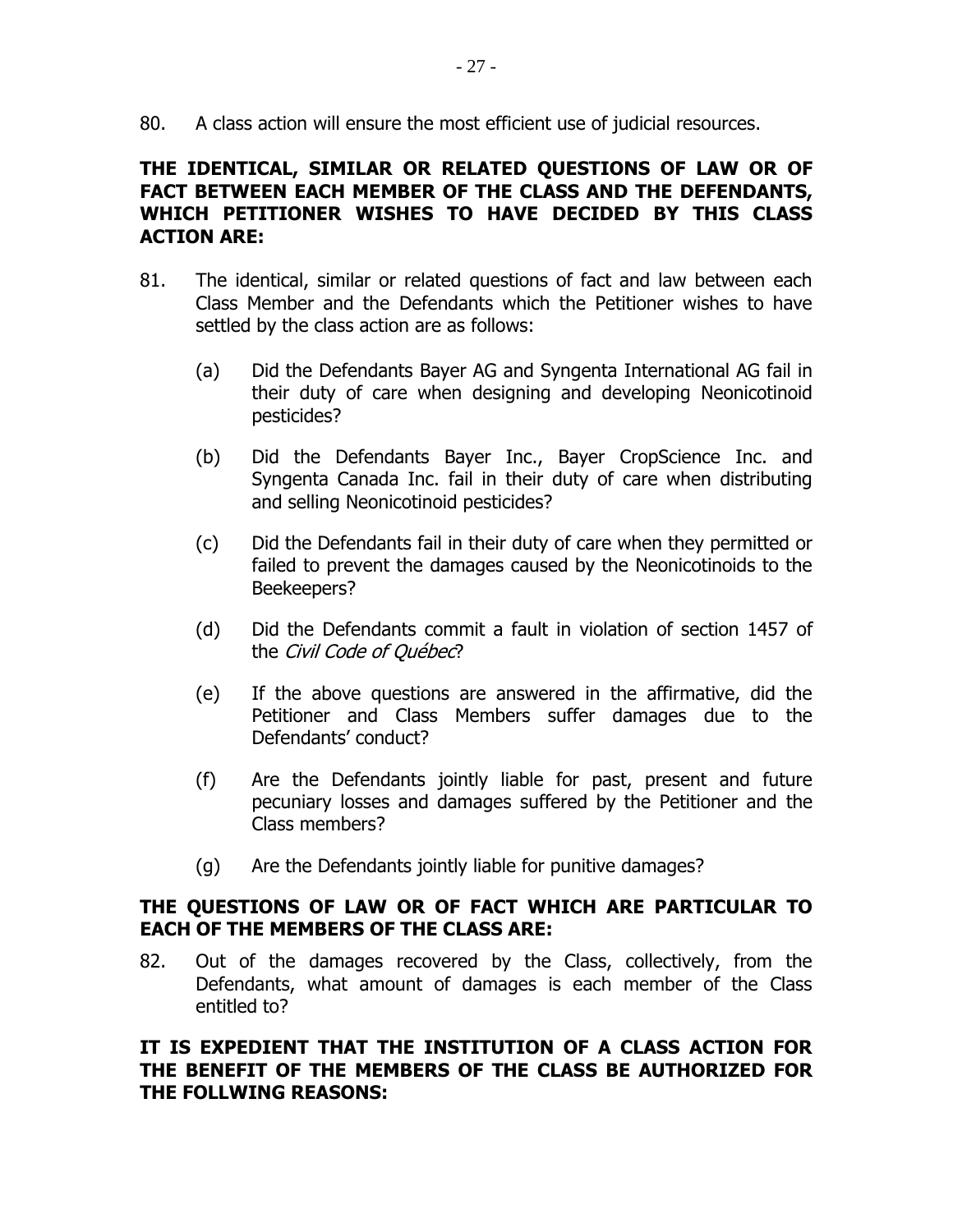- 83. The class action is an efficient procedural vehicle that allows members of the Class to have access to justice.
- 84. The legal and factual issues surrounding the Defendants conduct and their liability are identical for each member of the Class.
- 85. It is in the interests of justice that Class Members be given the opportunity to participate in the institution of a Class action that would benefit all those who have sustained damages as a result of the Defendants conduct.

## **THE NATURE OF THE RECOURSE WHICH THE PETITIONER WISHES TO EXERCISE ON BEHALF OF THE MEMBERS OF THE CLASS IS:**

86. The nature of the recourse which the Petitioner wishes to exercise on behalf of the members of the Class is an action in civil liability and damages.

## **THE CONCLUSIONS SOUGHT BY PETITIONER AGAINST THE DEFENDANTSARE AS FOLLOWS:**

87. The conclusions sought by the Petitioner are:

**GRANT** the Petitioner's action against the Defendants;

**CONDEMN** the Defendants jointly to pay the Petitioner and the Class Members on an aggregate basis an amount to be determined as compensatory damages, the whole with interest and additional indemnity pursuant to section 1619 of the Civil Code of Québec, reckoned from the date of service of the present motion;

**ORDER** the collective recovery of the damage claims;

**CONDEMN** the Defendants jointly to pay punitive damages and/or grant the Petitioner and the Class members such further relief payment as this Honourable Court may determine as being just and proper;

**THE WHOLE** with costs, including the costs of all exhibits, experts, expertise and publication notices.

## **PETITIONER REQUESTS THAT HE BE ASCRIBED THE STATUS OF REPRESENTATIVE**

**PETITIONER IS IN A POSITION TO REPRESENT THE MEMBERS OF THE CLASS ADEQUATELY FOR THE FOLLOWING REASONS:**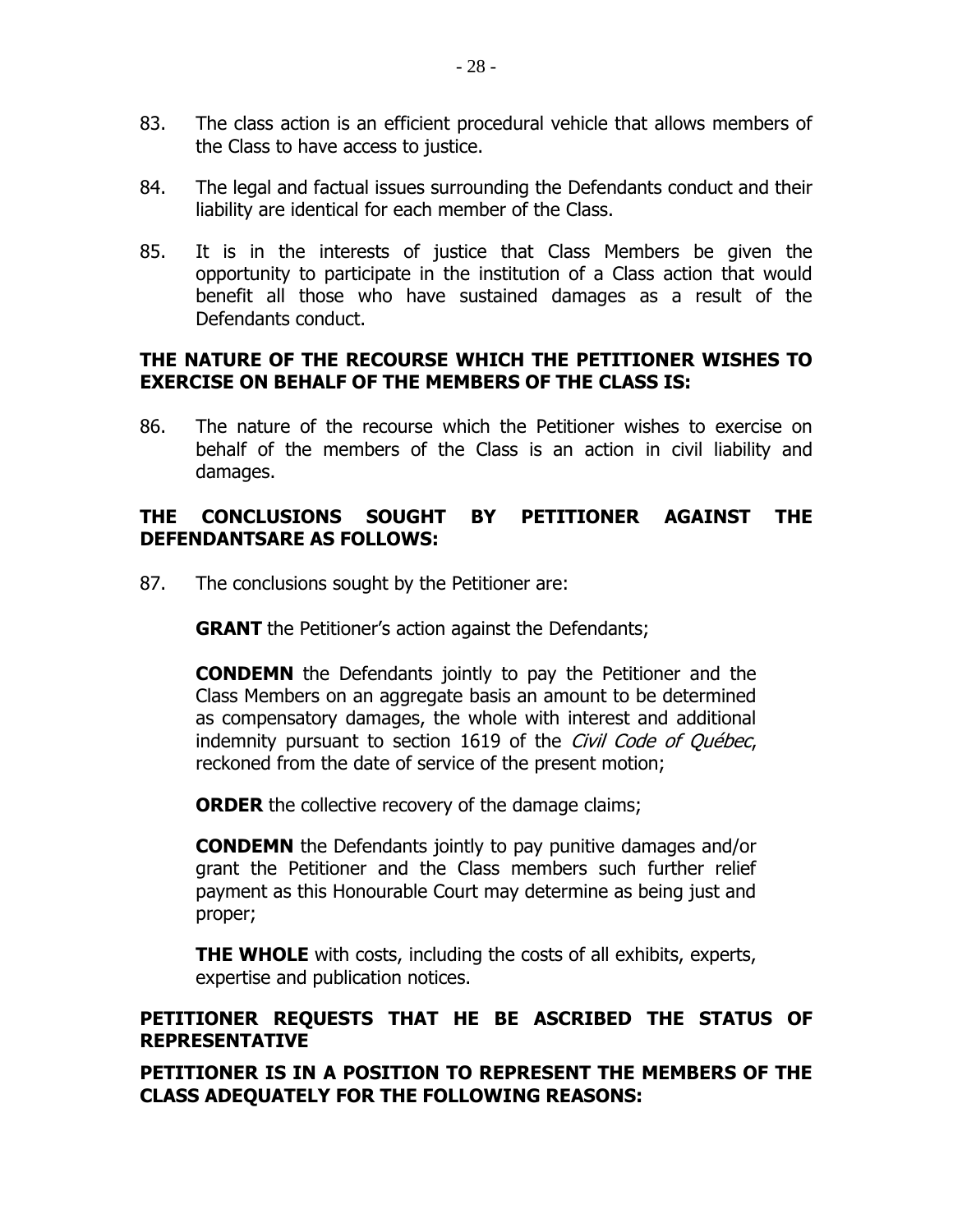- 88. The Petitioner, who requests that he be ascribed the status of representative, will fairly and adequately protect and represent the interests of the Class members for the following reasons:
	- (a) The Petitioner understands the nature of the action;
	- (b) The Petitioner is well-informed of the facts alleged in this motion;
	- (c) The Petitioner is available to dedicate the time necessary for an action to collaborate with members of the Class;
	- (d) The Petitioner has retained an established law firm with experience in class actions;
	- (e) The Petitioner does not have any interests in conflict with other Class Members.

### **THE PETITIONER PROPOSES THAT THE CLASS ACTION BE BROUGHT BEFORE THE SUPERIOR COURT OF THE DISTRICT OF MONTRÉAL FOR THE FOLLOWING REASONS:**

- 89. Bayer Inc. has a principal establishment in Montréal.
- 90. Due to demographics, the judicial District of Montréal is the appropriate district for the class action.
- 91. The legal counsel for Petitioner has an office and practices in the judicial District of Montréal.
- 92. The present motion is well founded in law and in fact.

#### **WHEREUPON THE PETITIONER PRAYS:**

**THAT** the present motion be granted;

**THAT** the bringing of a class action be authorized as follows:

A civil liability action for damages

**THAT** the status of representative be granted to the Petitioner for bringing the said class action for the benefit of the Class described as follows, namely:

> All Beekeepers who have owned or continue to own and operate honey producing, pollinating, and/or Queen Bee rearing businesses in Québec from January 1, 2006 to the date on which this action is authorized as a class proceeding.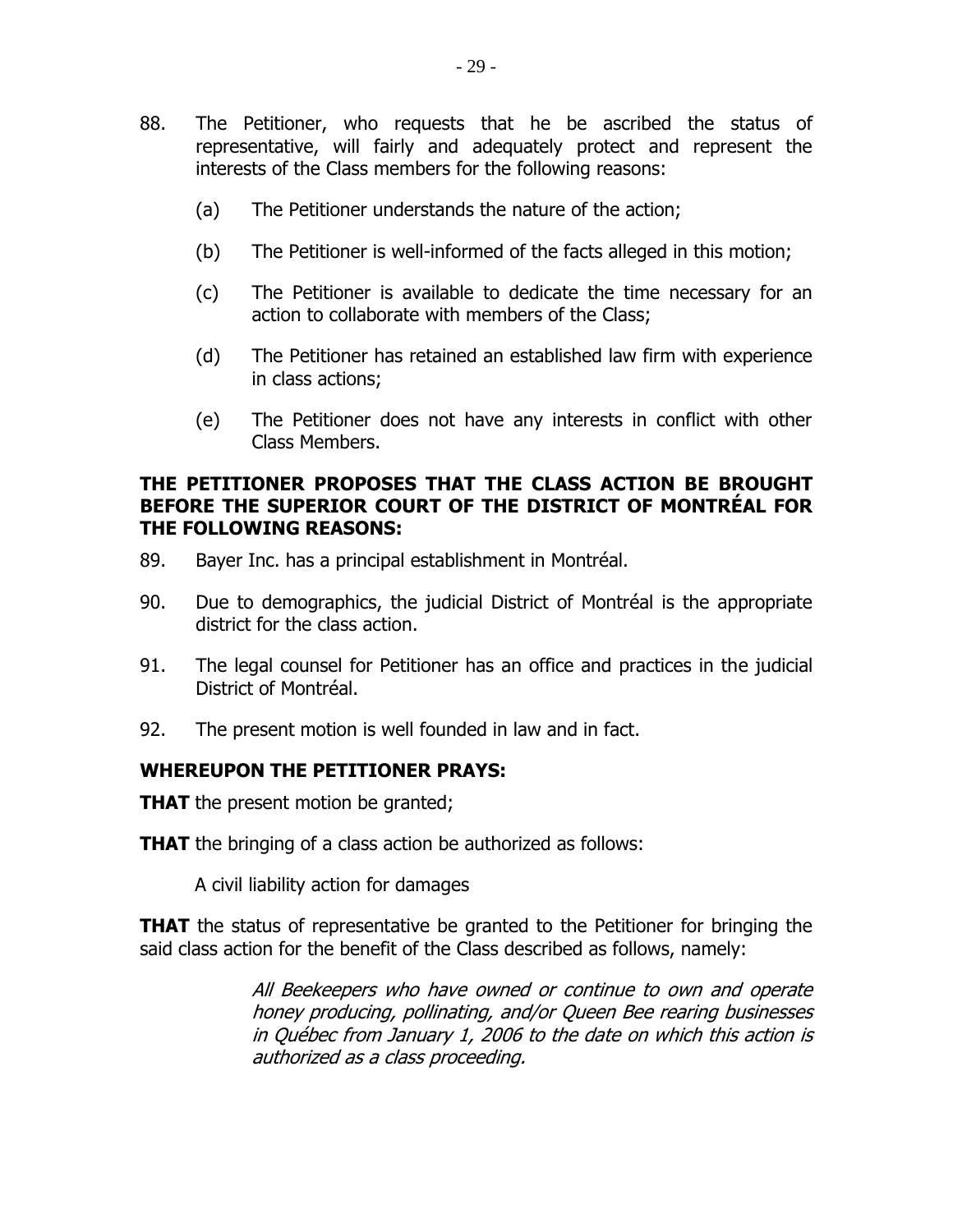**THAT** the principal questions of fact and law be dealt with collectively and be identified as follows:

- (a) Did the Defendants Bayer AG and Syngenta International AG fail in their duty of care when designing and developing Neonicotinoid pesticides?
- (b) Did the Defendants Bayer Inc., Bayer CropScience Inc. and Syngenta Canada Inc. fail in their duty of care when distributing and selling Neonicotinoid pesticides?
- (c) Did the Defendants fail in their duty of care when they permitted or failed to prevent the damages caused by the Neonicotinoids to the Beekeepers?
- (d) Did the Defendants commit a fault in violation of section 1457 of the Civil Code of Québec?
- (e) If the above questions are answered in the affirmative, did the Petitioner and Class Members suffer damages due to the Defendants' conduct?
- (f) Are the Defendants jointly liable for past, present and future pecuniary losses and damages suffered by the Petitioner and the Class members?
- (g) Are the Defendants jointly liable for punitive damages?

**THAT** the conclusions sought with respect to such questions be identified as follows:

**GRANT** the Petitioner's action against the Defendants;

**CONDEMN** the Defendants jointly to pay the Petitioner and the Class Members on an aggregate basis an amount to be determined as compensatory damages, the whole with interest and additional indemnity pursuant to section 1619 of the *Civil Code of Québec* (SQ 1991, c 64), reckoned from the date of service of the present motion;

**ORDER** the collective recovery of the damage claims;

**CONDEMN** the Defendants jointly to pay punitive damages and/or grant the Petitioner and the Class members such further relief payment as this Honourable Court may determine as being just and proper;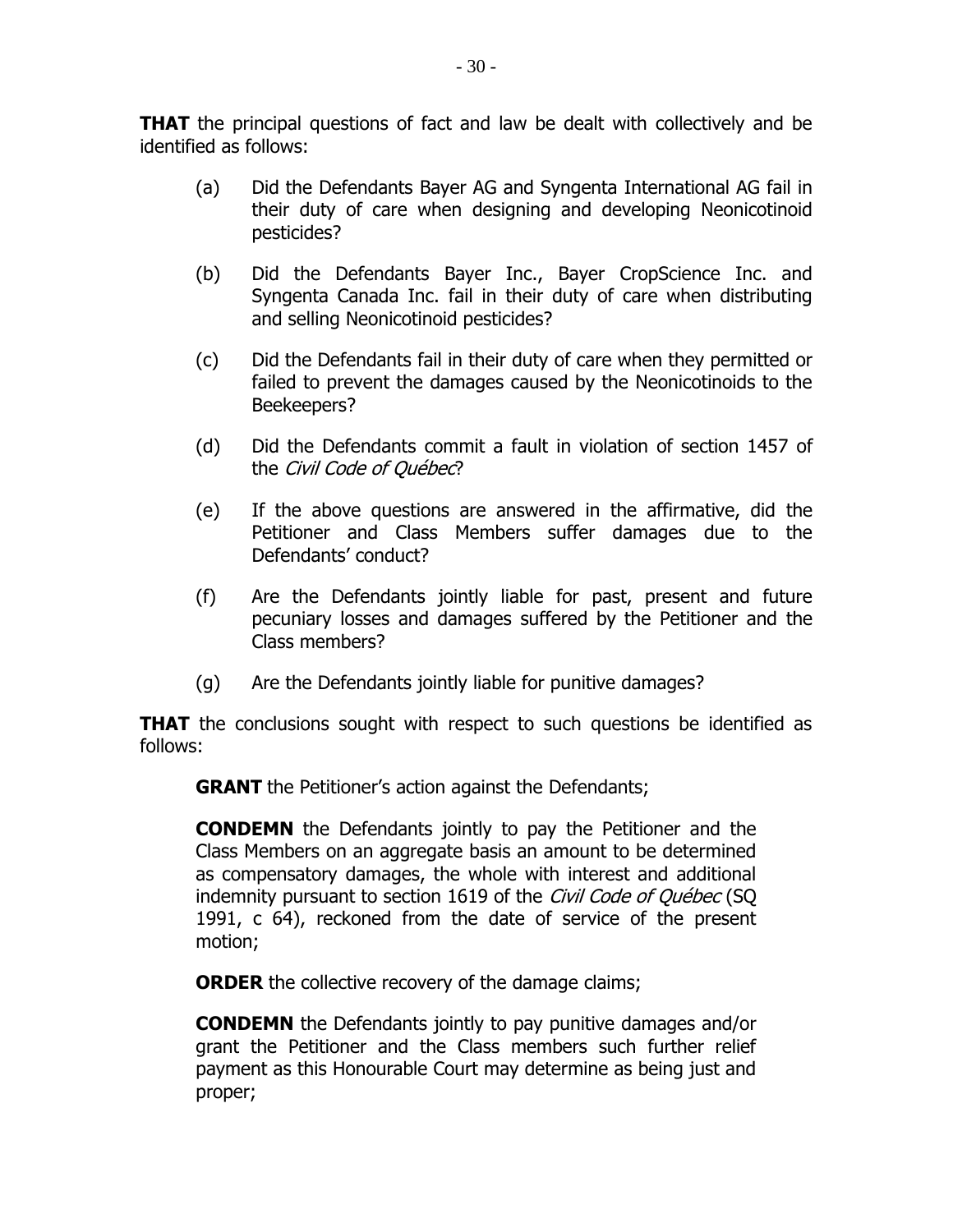**THE WHOLE** with costs, including the costs of all exhibits, experts, expertise and publication notices.

**THAT** it be declared that any Class member who has not requested exclusion from the Class be bound by any judgment to be rendered on the class action in accordance with the Code of Civil Procedure;

**THAT** the delay for exclusion be set at thirty (30) days from the notice to the Class members and that at the expiration of such delay, any Class member who has not requested exclusion be bound by any such judgment;

**THAT** it be ordered that a Notice to Members be published in both the paper and online versions of The Gazette, La Presse, Métro, 24Heures and the Journal de Québec;

**THAT** the Defendants be ordered to assume the publication costs of the Notice to Members;

**THAT** the record be referred to the Chief Justice so that he may determine the district wherein the class action is to be brought and the judge before whom it will be heard;

**THAT** the clerk of this Court be ordered, upon receiving the decision of the Chief Justice, in the event that the class action is brought to another district, to transmit the present record to the clerk of the designated district;

**THE WHOLE** with costs, including the costs of notices.

Montréal, October 9, 2014

**SISKINDS, DESMEULES, AVOCATS, S.E.N.C.R.**L. Lawyers for the Petitioner

\_\_\_\_\_\_\_\_\_\_\_\_\_\_\_\_\_\_\_\_\_\_\_\_\_\_\_\_\_\_\_\_\_\_\_\_\_\_\_\_